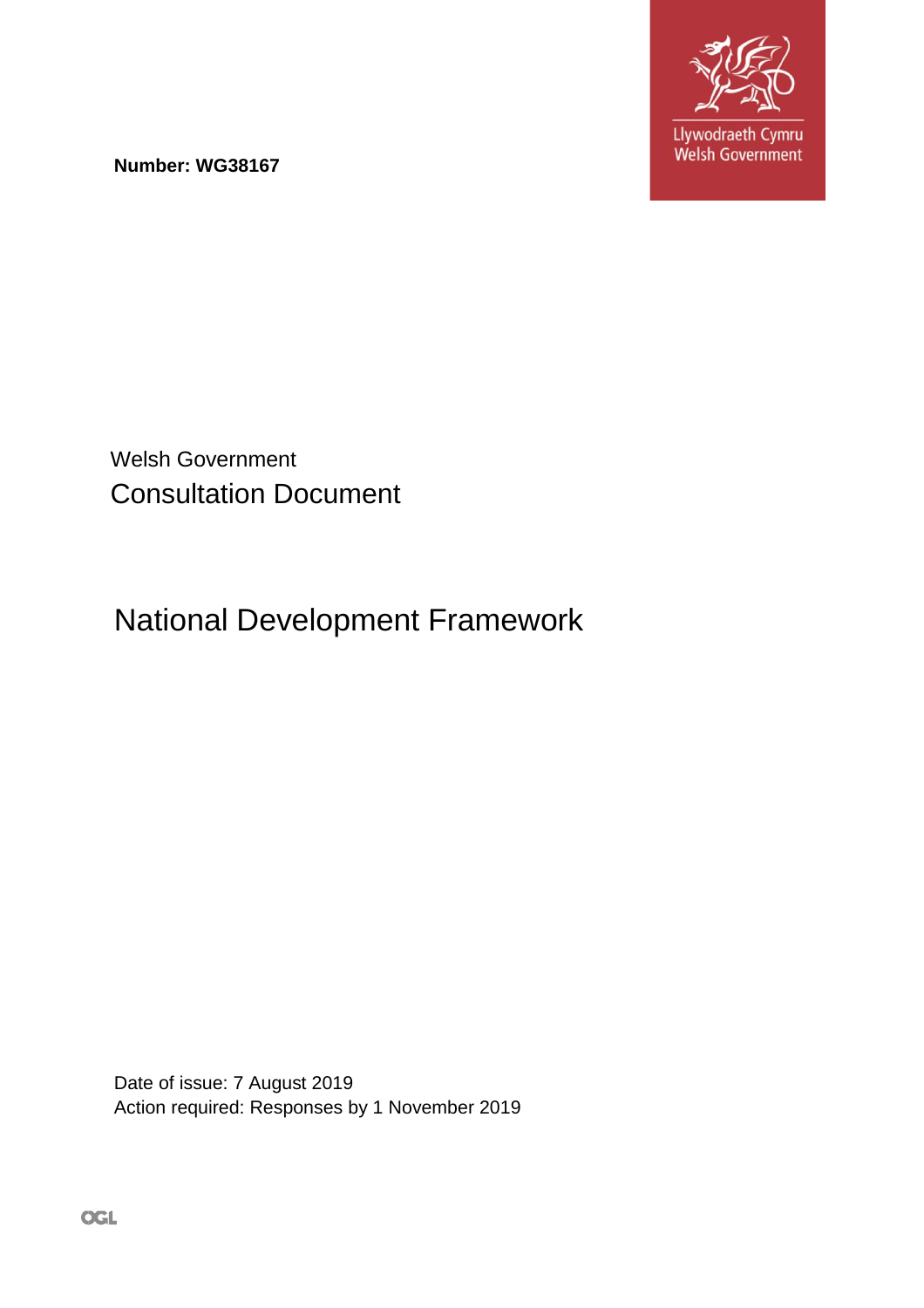## **Consultation Response Form**

| Your name                                       | <b>Ceri Davies</b>                                                                  |
|-------------------------------------------------|-------------------------------------------------------------------------------------|
|                                                 |                                                                                     |
| Your address                                    | Tŷ Cambria<br><b>Cambria House</b><br>29 Newport Road<br>Cardiff<br><b>CF24 0TP</b> |
| Preferred contact details<br>(email/phone/post) | Ceri.Davies@cyfoethnaturiolcymru.gov.uk                                             |
| Organisation (if applicable)                    | <b>Natural Resources Wales</b>                                                      |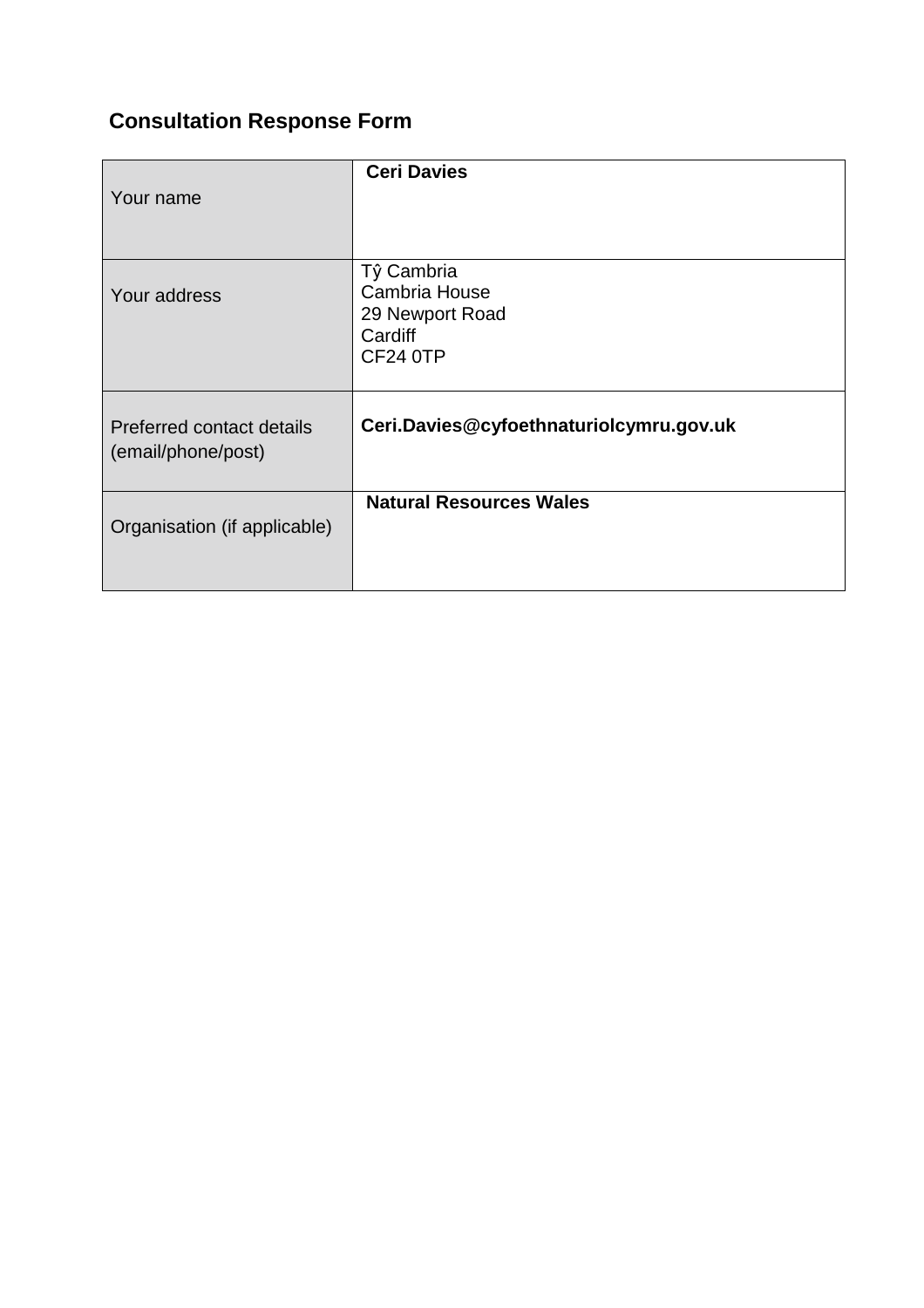## **1. NDF Outcomes (chapter 3)**

The NDF has proposed 11 Outcomes as an ambition of where we want to be in 20 years' time.

• Overall, to what extent do you agree or disagree the 11 Outcomes are a realistic vision for the NDF?

| <b>Strongly</b><br>agree | Agree | <b>Neither</b><br>agree nor<br>disagree | <b>Disagree</b> | Strongly<br>disagree | Don't<br>know | No<br>opinion |
|--------------------------|-------|-----------------------------------------|-----------------|----------------------|---------------|---------------|
|                          | X     |                                         |                 |                      |               |               |

• To what extent do you agree with the 11 Outcomes as ambitions for the NDF?

| Agree <i>ith</i> all<br>of them | Agree with<br>mos: of<br>the m | Agree with<br>some o them | Agree with<br>none of them | Don't mow | No opinion |
|---------------------------------|--------------------------------|---------------------------|----------------------------|-----------|------------|
|                                 |                                |                           |                            |           |            |

• If you disagree with any of the 11 Outcomes, please tell us why:

#### **Outcome 1**

We welcome the recognition of the importance of accessible green and open spaces to place-making.

#### **Outcome 2**

Whilst we welcome the intent to support job opportunities and community services, we are concerned that an emphasis has been placed on finding a "balance" between development and preserving the character of rural Wales, rather than emphasising an aim to achieve the delivery of high-quality development, that is reflective of local character which supports jobs, and retains rural areas as attractive places to live and work.

## **Outcome 3**

We welcome the aim to build on the strengths of the "*distinct underlying characteristics*" of different parts of Wales. However, distinct environmental characteristics are an essential part of that and should be recognised as contributing "*to achieve greater prosperity and well-being*". We recommend it should be reflected in the text supporting this outcome.

#### **Outcome 7**

We welcome the aim to achieve low environmental impact and low emissions transport provision.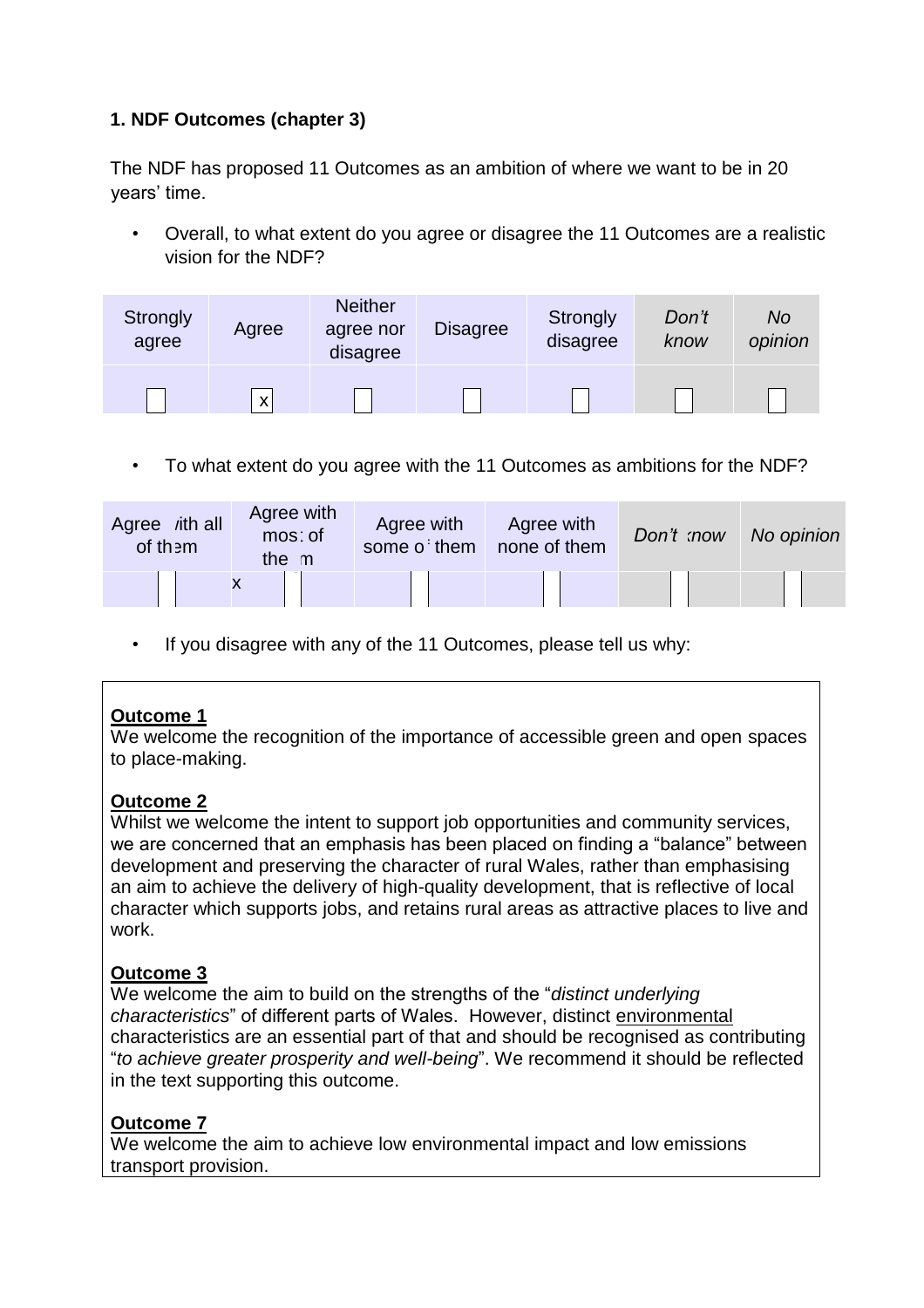## **Outcome 9**

We welcome the recognition of the important contribution of nature-based solutions. As indicated in our response to Planning Policy Wale (edition10) consultation, we envisage that to support a culture change in approach, nature-based solutions should be promoted in national planning policy as the preferred approach within planning-decisions, and scheme promoters should demonstrate why nature-based solutions are not taken forward within relevant schemes.

#### **Outcome 11**

We welcome the inclusion of an outcome on decarbonisation, but we also recommend that this or a separate new outcome recognises an objective to adapt to climate change.

## **The marine environment**

We welcome the clarity around the relationship between the NDF and Welsh National Marine Plan set out in the introduction and within the 'Model of NDF influence' diagram. Coastal issues, and the importance of the marine and coastal area to the different regions especially in relation to flood risk and coastal change, are helpfully articulated throughout the document. This highlights the significance of ensuring that regulatory and planning processes interact effectively over the land sea interface and we would like to see further clarity over exactly how this will be achieved. Some of this can only be developed over time as our experience with these new planning processes grows. However, we suggest that the text supporting policies within the NDF with specific relevance to the marine area (for example Policies 8; 13; 20; 22; 25) would benefit from referencing the WNMP as a specific consideration in delivering these policies through the development of Strategic and Local Development Plans.

## **2. Spatial Strategy (policies 1 - 4)**

The NDF **spatial strategy** is a guiding framework for where large-scale change and nationally important developments will be focused over the next 20 years.

• To what extent do you agree or disagree with the spatial strategy and key principles for development in…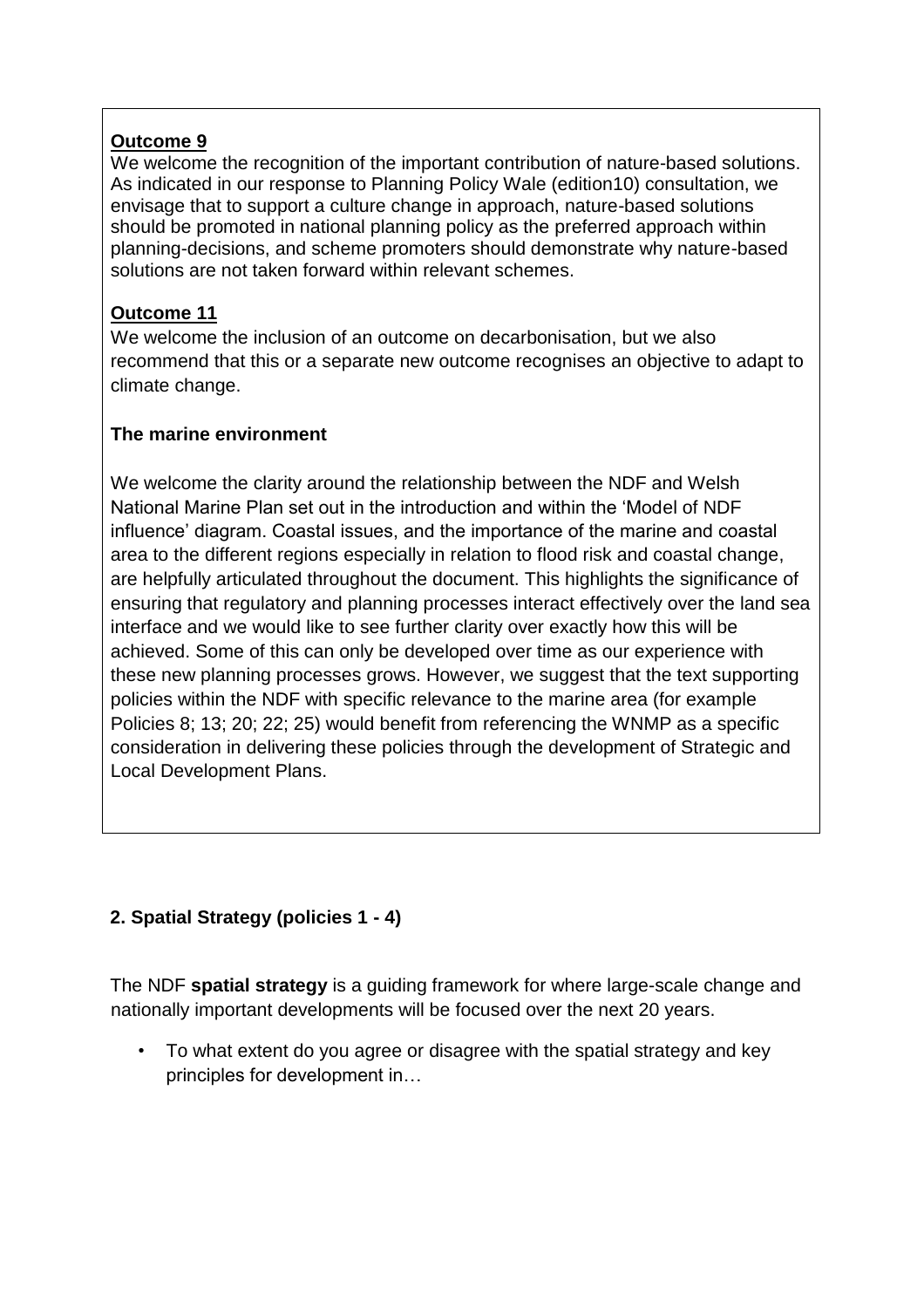|                                         | <b>Strongly</b><br>agree | Agree | <b>Neither</b><br>agree nor<br>disagree | <b>Disagree</b> | <b>Strongly</b><br>disagree | Don't<br>know | <b>No</b><br>opinion |
|-----------------------------------------|--------------------------|-------|-----------------------------------------|-----------------|-----------------------------|---------------|----------------------|
| Urban<br>areas<br>(Policies<br>1, 2 & 3 |                          | X     |                                         |                 |                             |               |                      |
| Rural<br>areas<br>(Policy 4)            |                          | X     |                                         |                 |                             |               |                      |

• If you have any comments on the spatial strategy or key principles for development in urban and rural areas, please tell us:

We are generally supportive of a spatial strategy which steers development to areas which are supported by sustainable travel infrastructure to help reduce need to travel, particularly be private car.

We also welcome the clear statement that *"Sustainable growth will involve setting an ambitious strategy for achieving biodiversity and green infrastructure enhancement in our urban areas. Effective and innovative nature-based solutions to the challenges of urban form, design and density will be required in order to reap the well-being rewards of living and working in exemplar, future-resilient settlements"*. We consider this statement recognises the important role of green infrastructure and nature-based solutions to place-making and improving the resilience of communities, and justifiably reflects the need to plan strategically for their provision. However, we are also aware that the identified main areas of growth also include or near locally sensitive environmental considerations including; areas of flood risk, statutory nature conservation designations, protected landscapes, water bodies that are under pressure. Whilst we recognise that their management alongside development will be subject to national planning policy and guidance, we highlight these matters here so as to highlight what we believe are key considerations for the effective delivery of the policies set out in Chapter 5 of the Draft NDF. Cross-reference to the policy framework provided by PPW 10 would help provide clarity and certainty.

Summarised matters are identified immediately below, but we provide more details in response to the relevant policies in Chapter 5 of the Draft NDF.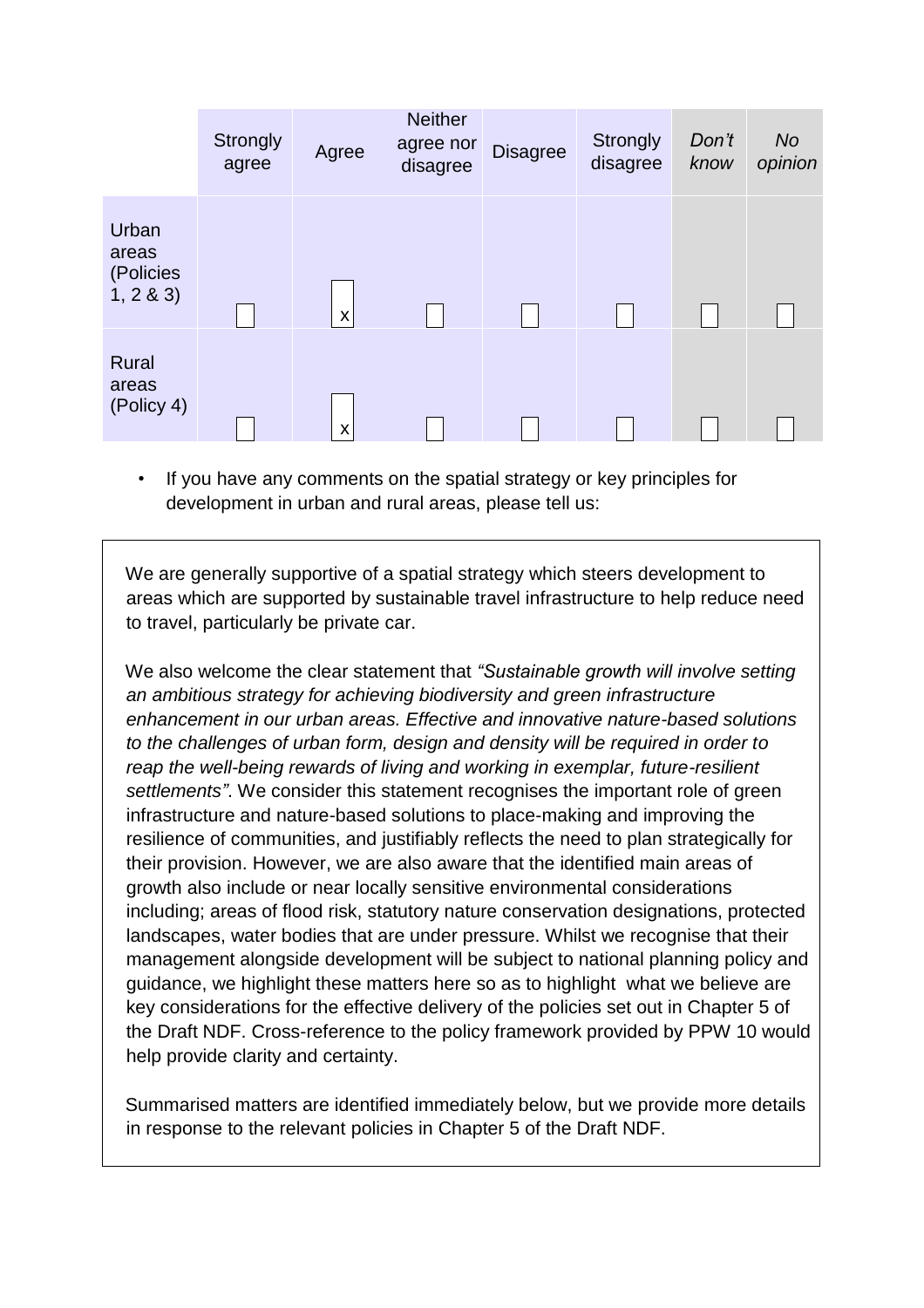#### Flood risk

The three main areas identified in the Draft NDF as the focus for urban growth all have current flood risk challenges, which are likely to increase with climate change. Growth in these areas must be done so appropriately and in line with PPW 10, TAN15, Shoreline Management Plans and the National Flood & Coastal Erosion Risk Management Strategy (FCERM) Strategy so as not to expose more people to flood risks. Expansion of these areas may also require a national overview of flood defence infrastructure and its integrity, whilst recognising that new defences should not be a means to enable new development.

#### Designated landscapes

The spatial strategy map on page 25 indicates that the National Growth area in south East Wales overlaps with the Brecon Beacons National Park. This may be an oversight when developing the map, but we recommend it should be amended to demonstrate that this National Growth Area does not include a designated landscape.

## **Policy 1 – Sustainable Urban Growth**

Whilst we generally agree with the broad aims of the policy, we advise that "places are well planned and have strategies for ensuring our needs and demands are met and managed in a sustainable way *for now and in the future*".

## **Policy 2 – Supporting Urban Centres**

We welcome the recognition of urban green infrastructure as a key means to make dense urban development liveable. We note the commitment to develop further guidance. We would welcome the opportunity to support you on developing such guidance which would help planning authorities on how to maximise the ecosystem services delivered by urban green infrastructure to ensure it is of the right quality, in the right place, and of the right size.

## **Policy 3 – Public investment, Public buildings and Publicly Owned Land**

The supporting text suggests this Policy is limited to major-trip generating developments, and therefore does not extend to the NRW managed estate. We would welcome confirmation whether this is a correct interpretation of how the policy is to be applied.

## **Policy 4 - Supporting Rural Communities**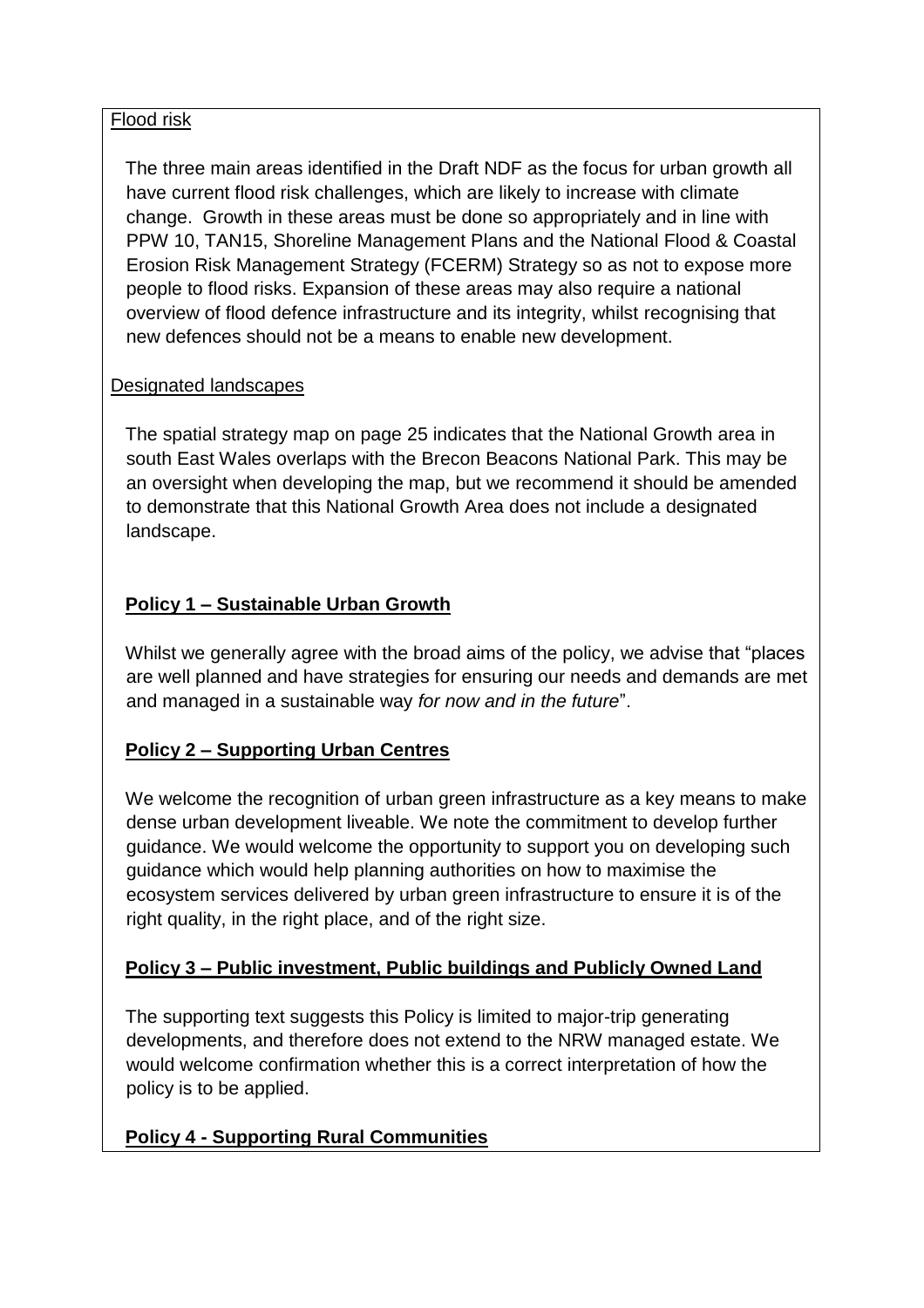There is a direct read across to the intention underpinning this policy with the outcome of the Sustainable Farming and our Land Consultation. The potential loss of EU Cap Funding and EU Structural Funds will potentially have significant implications for land management and development planning with consequential impacts on the economic, social, environmental and cultural wellbeing of communities. This will require a national framework to plan and manage future development planning and land management.

## **3. Affordable Housing (policy 5)**

The NDF sets out the approach for providing affordable housing, encouraging local authorities, social landlords, and small and medium-sized construction and building enterprises to build more homes.

• To what extent do you agree or disagree with the approach to increasing affordable housing?

| <b>Strongly</b><br>agree | Agree | <b>Neither</b><br>agree nor<br>disagree | <b>Disagree</b> | Strongly<br>disagree | Don't<br>know | No<br>opinion |
|--------------------------|-------|-----------------------------------------|-----------------|----------------------|---------------|---------------|
|                          |       | $\mathsf{x}$                            |                 |                      |               | $\mathsf{X}$  |

• If you disagree, in what other ways can the NDF approach the delivery of affordable housing?

We recommend that the policy is amended so the final sentence reads "... they should identify sustainable sites for affordable housing led developments that is supported by adequate and appropriate green infrastructure…"

## **4. Mobile Action Zones (policy 6)**

• To what extent do you agree or disagree the identification of mobile action zones will be effective in encouraging better mobile coverage?

| <b>Strongly</b><br>agree | Agree | <b>Neither</b><br>agree nor<br>disagree | <b>Disagree</b> | Strongly<br>disagree | Don't<br>know | <b>No</b><br>opinion |
|--------------------------|-------|-----------------------------------------|-----------------|----------------------|---------------|----------------------|
|                          |       | x                                       |                 |                      |               |                      |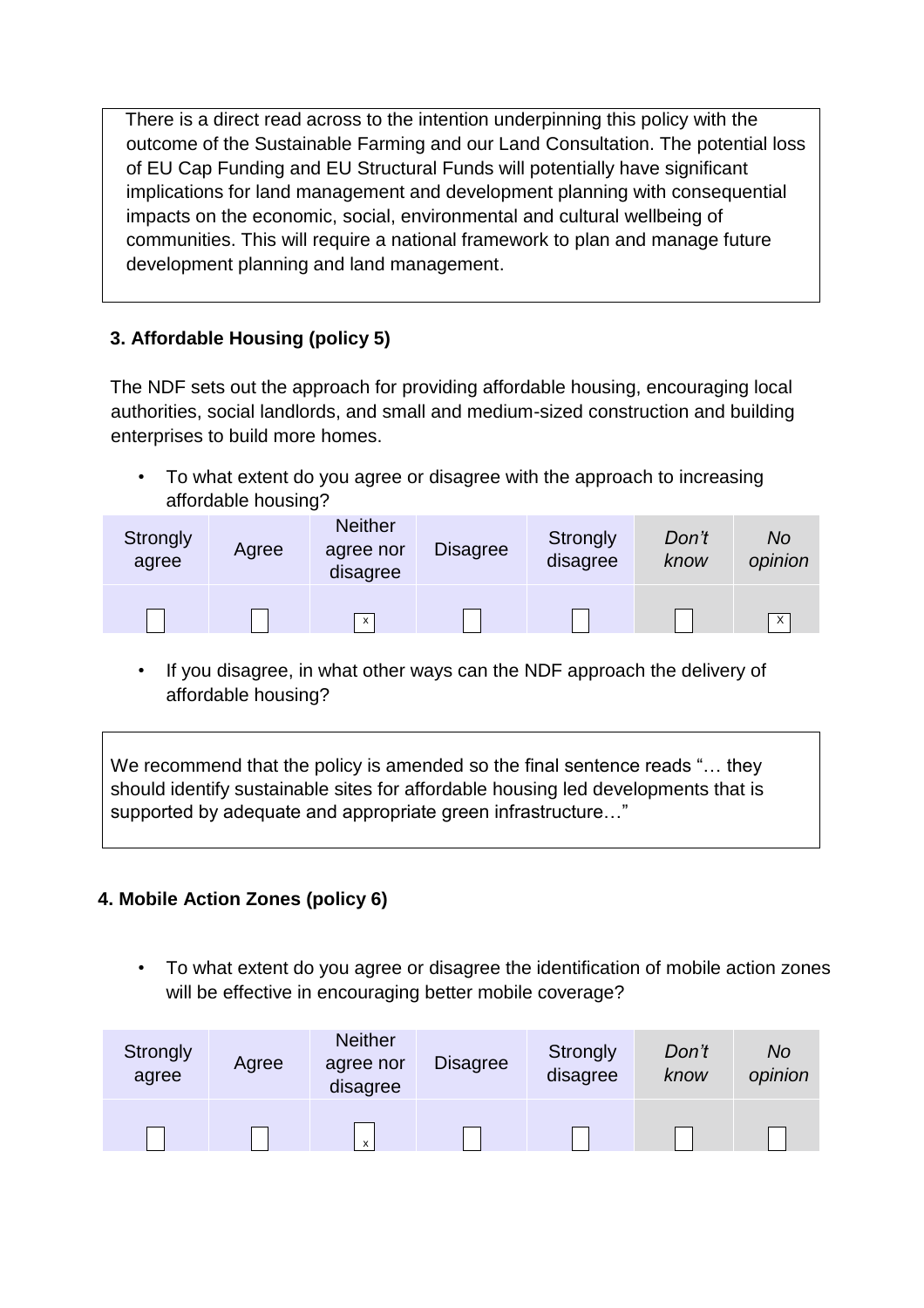• If you disagree, in what other ways can the NDF improve mobile phone coverage in the areas which currently have limited access?

We are supportive of the delivery of appropriately located and designed telecom infrastructure and recognise that the identification of Mobile Action Zones will help to focus attention within areas where there is demand but with little or no coverage.

It is likely that Mobile Action Zones will be primarily rural in location which may be characterised by a lack of development, and remote or tranquil landscape characteristics. Careful siting and design of mobile telecommunications apparatus will be needed to avoid inappropriate siting decisions, and multiple schemes within a single location leading to a 'clutter' appearance of development.

We suggest that urban and rural siting and design guidance will be useful to support the delivery of this policy, such as that provided in the Scottish Government's Planning Advice Note PAN62, which contains many examples of sensitive siting and design practice. We would welcome further discussion on this matter.

We also suggest the final sentence of the policy is amended to read "…*presumption in favour, provided adverse landscape impacts and visual intrusion have been minimised to an acceptable level."* to encourage scheme proponents to carefully consider how any landscape and visual effects at the earliest stage of decisionmaking on location and design, and explore opportunities for sharing infrastructure.

## **5. Low Emission Vehicles (policy 7)**

• To what extent do you agree or disagree that policy 7 will enable and encourage the roll-out of charging infrastructure for ultra-low emission vehicles?

| Strongly<br>agree | Agree | <b>Neither</b><br>agree nor<br>disagree | <b>Disagree</b> | Strongly<br>disagree | Don't<br>know | No<br>opinion |
|-------------------|-------|-----------------------------------------|-----------------|----------------------|---------------|---------------|
|                   | X     |                                         |                 |                      |               |               |

• If you disagree, in what other ways can the NDF enable and encourage the rollout of charging infrastructure for ultra-low emission vehicles?

This policy and its intention is supported. It will help move towards delivery of the WG decarbonisation targets. NRW is currently working nationally with WG, WLGA and the WG Energy Service, and the PSB`s locally, to help ensure a coordinated approach to the deployment of EV infrastructure in appropriate locations.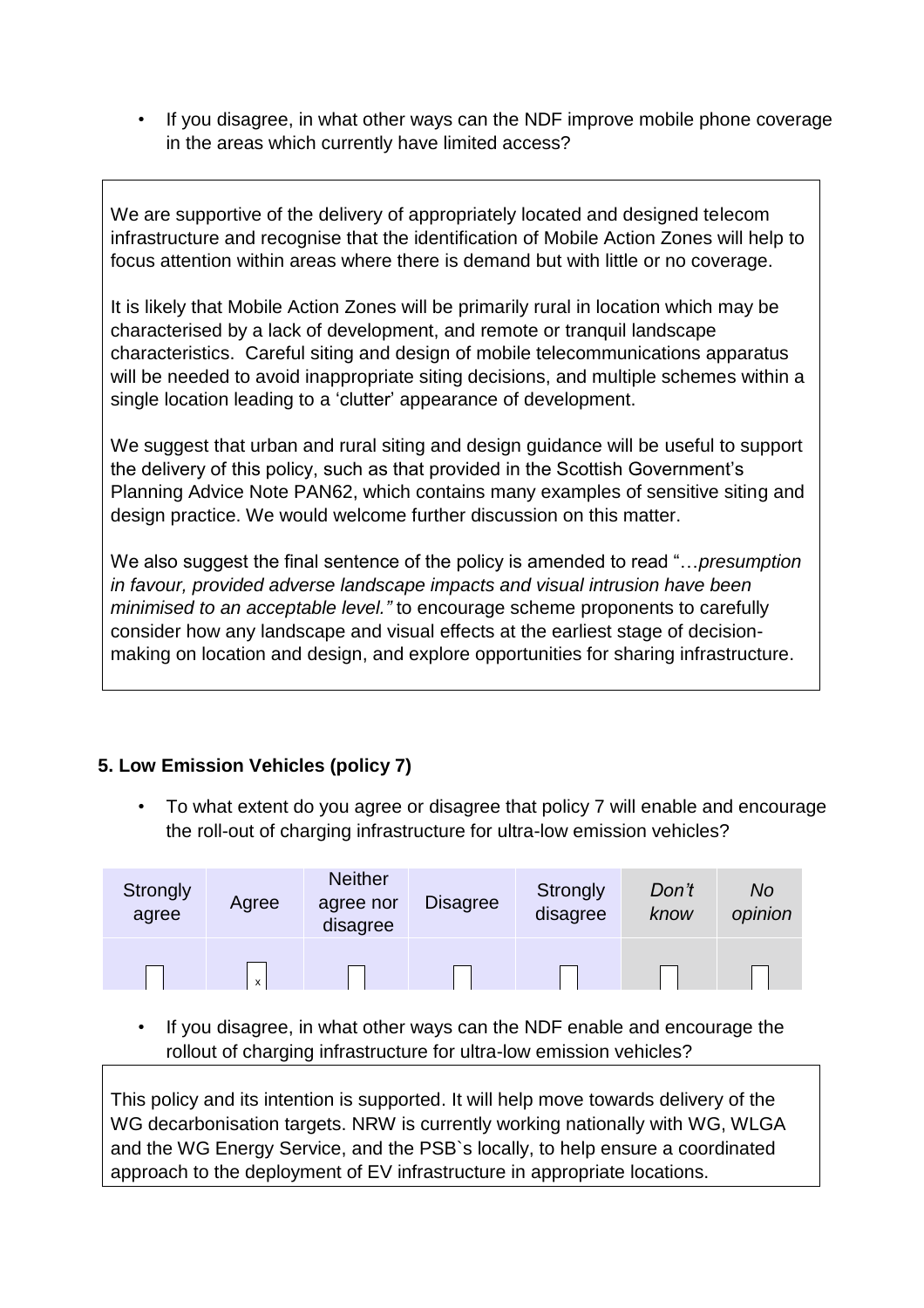#### **6. Green Infrastructure (policies 8 & 9)**

• To what extent do you agree or disagree with the approach to maintaining and enhancing biodiversity and ecological networks?

| Strongly<br>agree | Agree | <b>Neither</b><br>agree nor<br>disagree | <b>Disagree</b> | Strongly<br>disagree | Don't<br>know | <b>No</b><br>opinion |
|-------------------|-------|-----------------------------------------|-----------------|----------------------|---------------|----------------------|
| $\mathsf{x}$      |       |                                         |                 |                      |               |                      |

#### **Policy 8 – Strategic framework for biodiversity enhancement and ecosystem resilience**

We welcome Policy 8 and Welsh Government's intention to ensure the enhancement of biodiversity and ecosystem resilience through the national level of strategic planning. We consider such a commitment and approach elevates the important contribution the planning system can make in responding to the recent [climate and](https://www.bing.com/search?q=welsh+government+climate+change+emergency&form=IENTHT&mkt=en-gb&httpsmsn=1&refig=857a8e99fa524941b8c0bba8ecfd71b8)  [biodiversity emergency declaration](https://www.bing.com/search?q=welsh+government+climate+change+emergency&form=IENTHT&mkt=en-gb&httpsmsn=1&refig=857a8e99fa524941b8c0bba8ecfd71b8) by the Welsh Government.

NRW has a range of datasets that could be used to help inform the process of identifying key areas for safeguarding. These include datasets on habitat connectivity, ecological resilience and ecosystem services.

The process of identifying the key areas for safeguarding is nevertheless likely to be complex even at a strategic level. Most areas in Wales already play a role or have the potential to play a greater role in the delivery of ecosystem services and/ or support biodiversity. Decisions will therefore have to be made about which ecosystem services and/or types of habitats/ biodiversity are most important. SoNaRR may be able to provide a steer, but the final decision about what is most important is effectively a policy decision and one that needs to take account of the regional context, as not all ecosystems will be equally important in all areas.

As part of this process, we consider it key to not just consider what is already there, but also the potential for areas to provide more biodiversity/ benefits. It's this second aspect that we believe to be particularly challenging and we would welcome the opportunity to discuss with WG how we could explore this further.

We would also suggest that if areas for safeguarding are identified at the national level, that the role of Area Statements in refining these should be considered further. Topics such as habitat connectivity and ecosystem service opportunities are highly complex and local authorities are likely to benefit from help in refining this further at the local scale.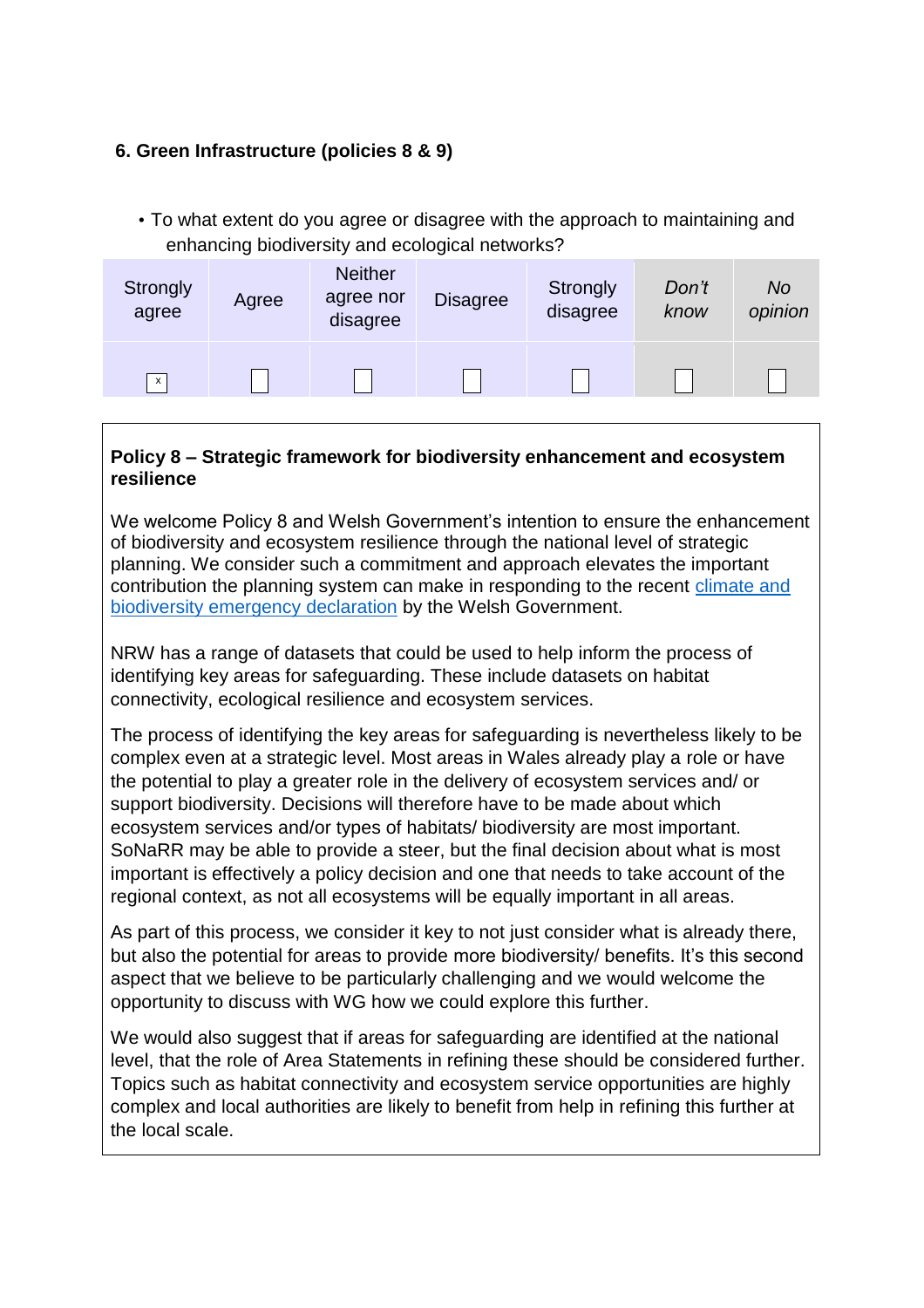#### Supporting Strategic Green Infrastructure

We welcome the increased focus on biodiversity enhancement, which we consider to be key to ensuring development in Wales is sustainable. We would like to make WG aware that NRW has already undertaken a mapping exercise to identify key areas for improving the connectivity between protected areas. This data is available on the [Lle](http://lle.gov.wales/home) portal and could be used to form part of the evidence base for identifying areas that should be safeguarded. We would however stress that important areas for improving biodiversity and ecosystem services are also likely to exist outside of the protected areas network, and additional work is therefore likely to be required at the regional, strategic and/ or local level of plan-making.

We welcome the definition of safeguarding that is used by Welsh Government, as it encourages the idea that development and the environment can work together. It is however important to recognise that different approaches to safeguarding may be required, depending on the habitat(s)/ ecosystem service(s) that are being maintained or enhanced. This could range, for example, from strict protection of a semi-natural ancient woodland, to a more dispersed general effort to safeguard a wide number of species across a wider area by incorporating GI solutions alongside development. It would be beneficial if the local authorities could consider which approach(es) are relevant and specify this as part of their GIA and/ or LDP.

#### Strategic green infrastructure mapping

We would welcome clarification on what is covered by the "national biodiversity themes" and whether this includes NRW's work on mapping ecosystem services. We would like to stress that both NRW's habitat connectivity maps and ecosystem service maps set out opportunities and that not everything that is covered by these maps necessarily requires protection. A certain level of interpretation will therefore need to be applied to these maps, taking into account the local context, including local pressures and opportunities. Area Statements should help to provide the context for this, but the current wording could be interpreted as local authorities needing to have regard to both the "national biodiversity themes" and the Area Statements. This section may therefore benefit from some clarification on what local authorities are expected to consider.

#### Shoreline Management Plans

We consider that Policy 8 would benefit from specific reference to Shoreline Management Policies which provide an important context and evidence base for delivering green infrastructure approaches at the coast.

## **Policy 9 – National Forest**

We welcome the Welsh Government's aspiration of delivering a national forest. We see it as an opportunity to create a valuable new asset for supporting biodiversity and delivering wider ecosystem services for the nation's benefit.

In delivering NRW's [2019/20 Remit](https://gov.wales/sites/default/files/publications/2019-07/NRW%20Remit%20letter%202019-20_0.pdf) Letter we are working with Welsh Government to develop proposals for a National Forest. We agree that an asset such as a national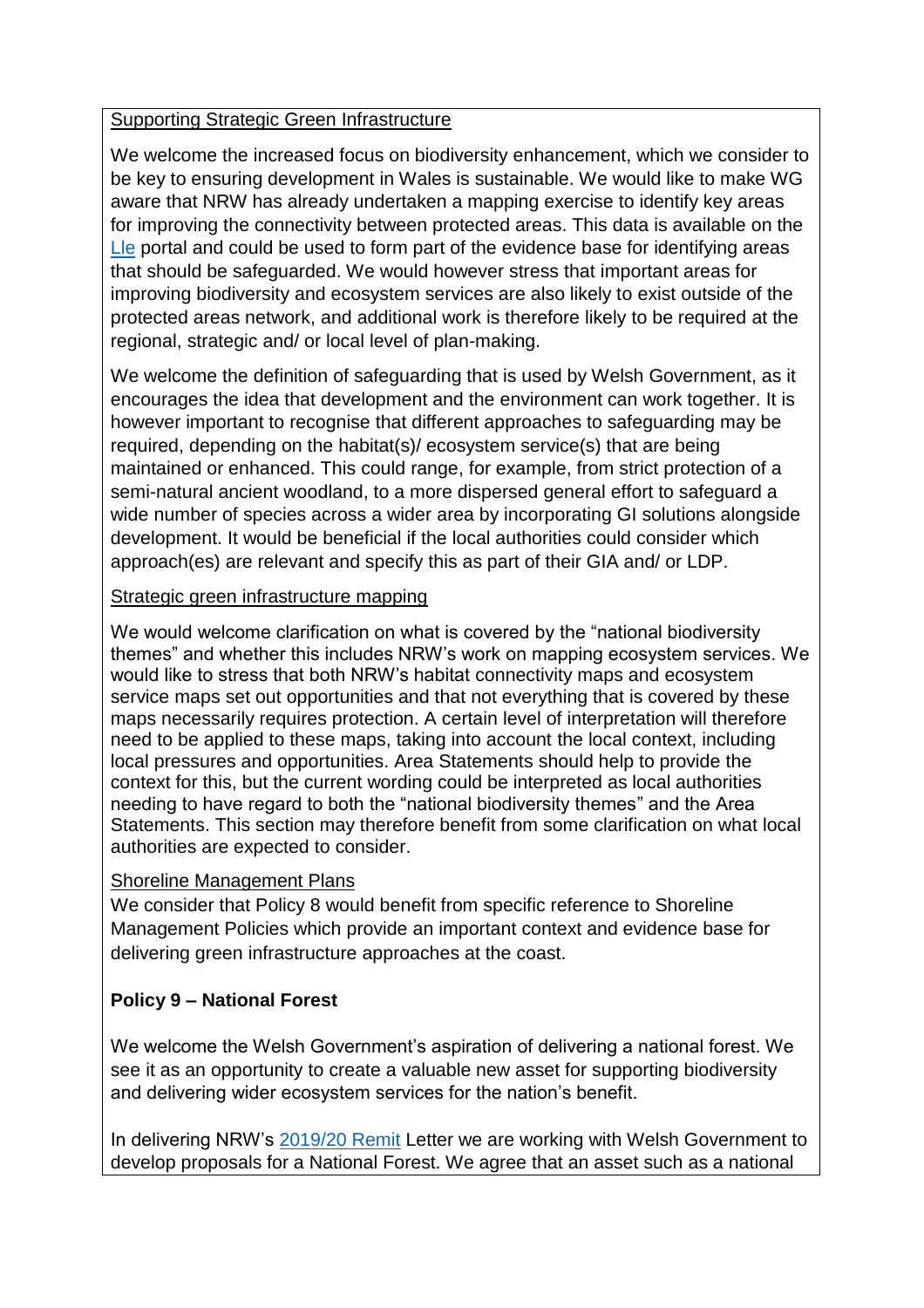forest across various sites throughout Wales will help ensure the delivery of various prioritised ecosystem services within those places to support their resilience, and in so doing will make a valuable contribution towards place making. Through our participation in the Woodland Advisory Strategy Panel Task & Finish Group tasked with advising on the National Forest proposals, we will continue to explore how the Natural Resources Policy, State of Natural Resources Report (SoNaRR), Area Statements and the new sustainable land management scheme can be used to help identify priority ecosystem services within place and help identify appropriate locations to accommodate a National Forest. As you are aware, we have already shared with you maps which identify opportunities for woodland planting (of various scales) to deliver various ecosystem services including carbon sequestration, and flood risk management. We would welcome further discussions on how these can inform identify areas as part of a National Forest.

Whilst the supporting text to Policy 9 currently provides direction on how planning proposals relating to delivering a national forest should be considered by decisionmakers, we suggest that the NDF should also clarify how other forms of development, which can affect the resilience of ecosystem services provided by the forest in those locations, should be considered during the planning application process.

Please see also our comment above in relation to the need for a national framework to integrate development planning and land management.

## **7. Renewable Energy and District Heat Networks (policies 10-15)**

• To what extent do you agree or disagree with the NDF's policies to lower carbon emissions in Wales using…

|                                                  | <b>Strongly</b><br>agree | Agree | <b>Neither</b><br>agree nor<br>disagree | <b>Disagree</b> | Strongly<br>disagree | Don't<br>know | No<br>opinion |
|--------------------------------------------------|--------------------------|-------|-----------------------------------------|-----------------|----------------------|---------------|---------------|
| Large scale<br>wind and<br>solar<br>developments |                          |       | $\mathsf{x}$                            |                 |                      |               |               |
| <b>District heat</b><br>networks                 | x                        |       |                                         |                 |                      |               |               |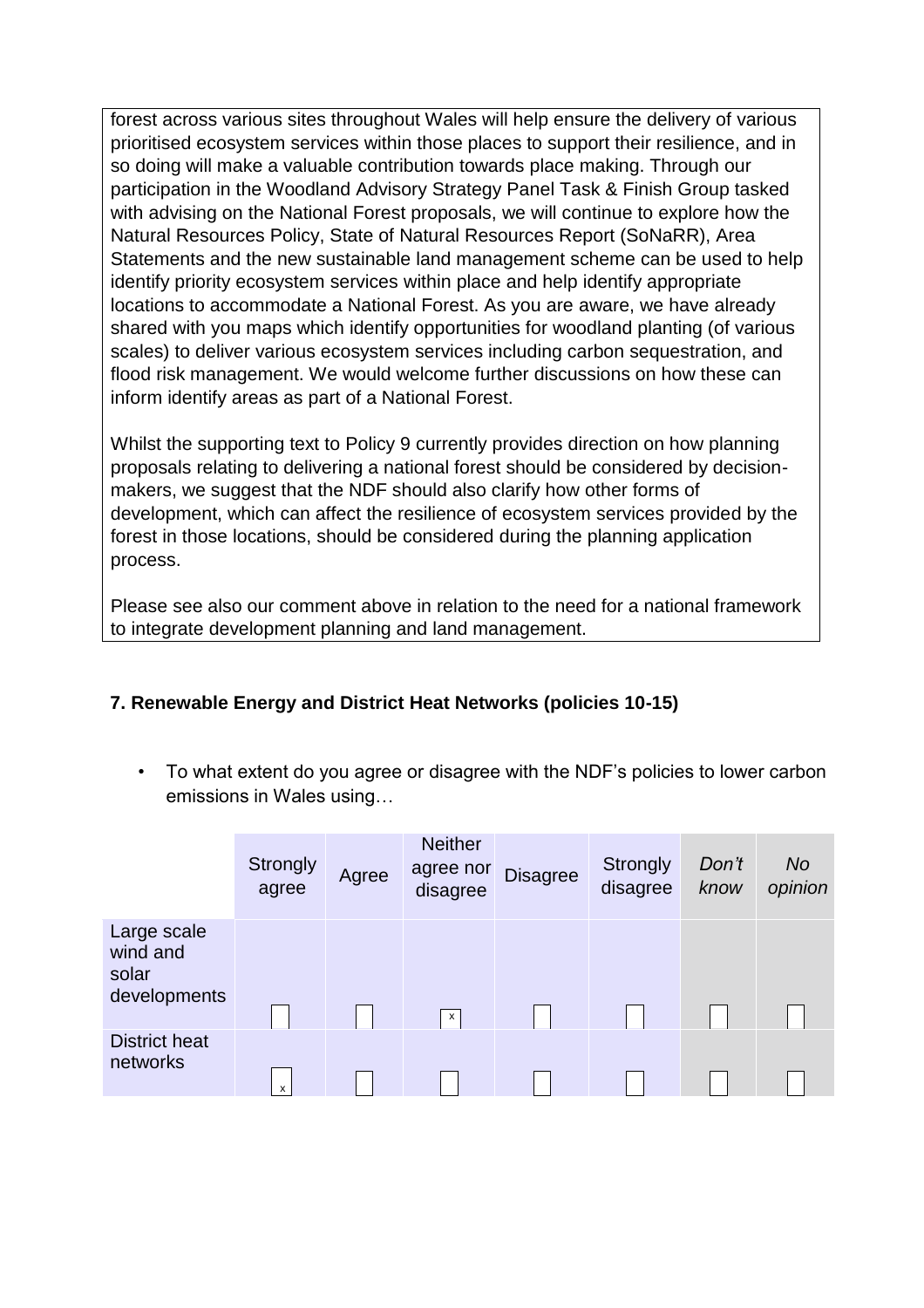• If you disagree with the NDF's approaches to green infrastructure, renewable energy or district heat networks, what alternative approaches should we consider to help Wales to enhance its biodiversity and transition to a low carbon economy?

We welcome the inclusion of polices within the NDF which are aimed to help deliver the Welsh Government's decarbonisation agenda, whilst aiming to steer large scale wind and solar energy schemes (under Policy 10) to areas of lower environmental risk to protect our most valuable environmental features.

We are broadly supportive of the principle behind Policy 10 as it is consistent with an approach which aims to strategically steer the right development to the right place.

We note Policy 10 is also intended to "build the case" for new or reinforced grid infrastructure and consider this a sensible approach to overcome an existing challenge. However, we do have concerns that the provision under Policy 11 to enable large-scale schemes outside Priority Areas potentially undermines this objective as there is a likelihood that scheme proponents will consider areas currently supported by adequate grid infrastructure as more attractive locations to invest thereby overlooking any Priority Areas that are not currently supported by grid infrastructure. This risks undermining the "case" for grid investment in these locations.

We therefore advise that to help deliver Policy 10, the NDF should include greater reference to Welsh Government's strategic aspirations and support for locating new grid infrastructure that is reflective of the Welsh Government's view of expected future electricity usage.

It is not clear why allowing development outside the Priority Areas undermines the case for new grid inside Priority Areas. Grid networks are linear features between different locations. Developments outside priority areas would be likely to improve connectivity to Priority Areas by creating more options for points of connection rather than undermine.

Additionally, whilst we recognise that the NDF can only address energy infrastructure that is devolved, we believe it would be useful for the NDF to recognise nondevolved energy aspirations together with the potential contribution of marine renewables to achieving renewable energy and decarbonisation targets in Wales. For instance, new offshore wind and wave and tidal energy has the potential to deliver a very significant amount of low carbon energy that would contribute significantly to WG decarbonation needs. Furthermore, it would be useful for the NDF to set out what intention the Welsh Government has in identifying the energy mix it considers necessary to deliver its targets for renewable energy, the extent to which identified Priority Areas will contribute towards meeting targets for renewable energy, and how future iterations of the NDF may identify opportunities for other large-scale technologies.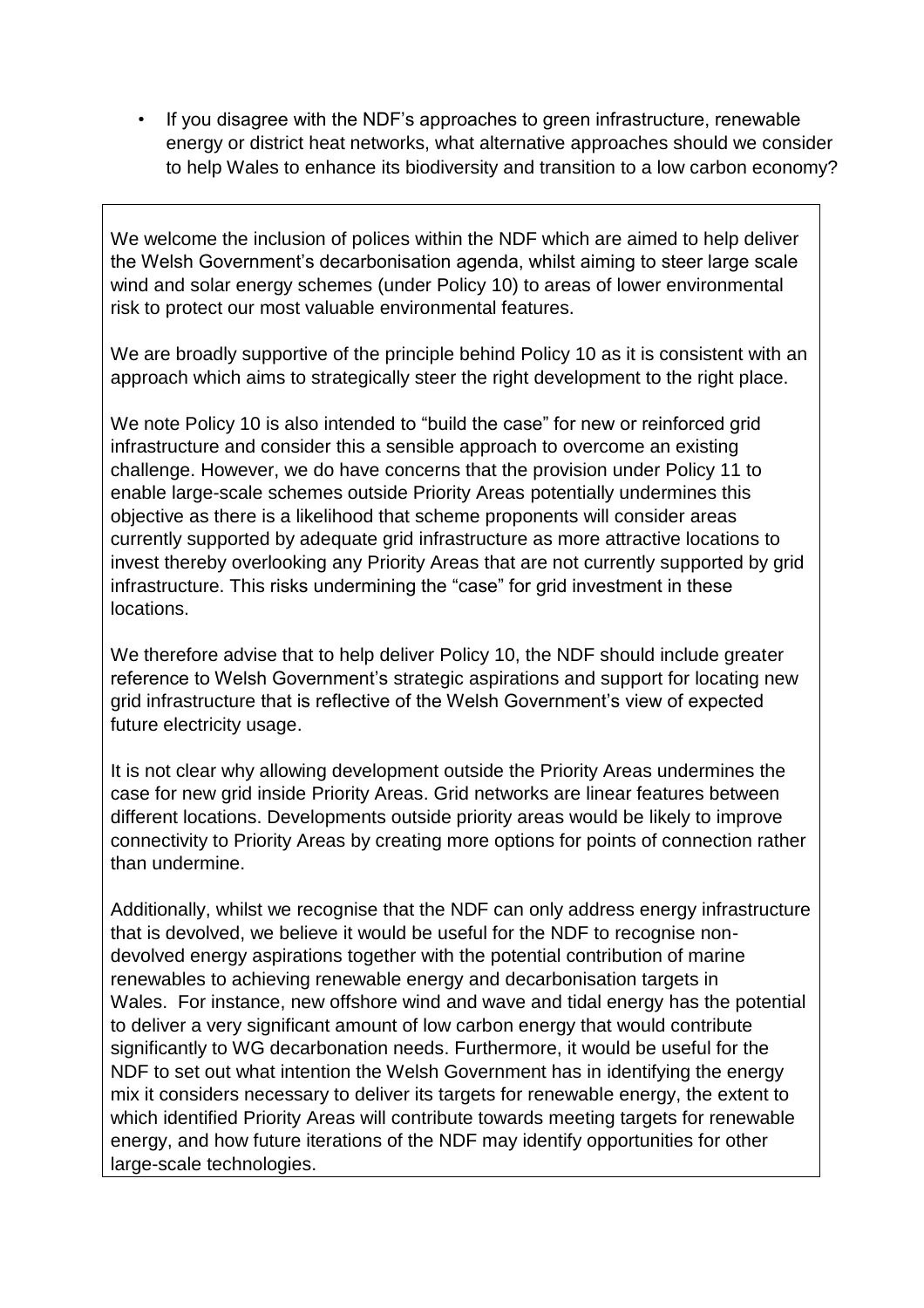Notwithstanding the above, we set out recommended common amendments to Policies a 10 and 11 immediately below, as well as further policy specific recommendations.

#### **Policies 10 & 11 - Wind and Solar energy within and outside Priority Areas**

## Ecosystem Services

We welcome the direction provided in these policies for planning applications to demonstrate how local, social economic and environmental benefits are maximised. To help in this, we recommend that the supporting text to these policies indicate that applicants would be expected to refer to how their identified benefits have been informed by and is reflective of risks and opportunities as identified in Area Statements, and is consistent with Policy 8 of the NDF.

## Carbon stores

Large scale wind energy schemes may be located in areas where the soils are an important carbon store and therefore make an important contribution towards the Welsh Government's decarbonisation agenda. We have commissioned mapping which indicates areas where this valuable ecosystem service is provided and can share this with you. To maintain the function of these soils as carbon stores, we recommend that an additional criterion is added to Policies 10 and 11 which steers development away from areas which are important for their ecosystem service as a carbon store, and advocates the need to microsite turbines accordingly.

#### Access

It is currently unclear what direction is provided in the final two sentences of both policies. For improved clarity we recommend that they are amended to read *"Planning applications will be expected to demonstrate potential effects, and suitable mitigation measures, associated with identified access to the site for construction and maintenance purposes, and associated grid infrastructure. Applications will also be expected to detail proposals for the lifetime of development including the construction, operational, and decommissioning phases of development. This should detail how all infrastructure will be removed as soon as their use ceases, and the appropriate after-use of the site".*

## **Policy 10 – Wind and Solar Energy in Priority Areas**

#### Designated Landscapes

We welcome a criterion in Policy 10 which seeks to minimise adverse impacts on the settings of National Parks and AONBs. However, some developments within Priority Areas could also have adverse impacts on the purposes of designated landscapes,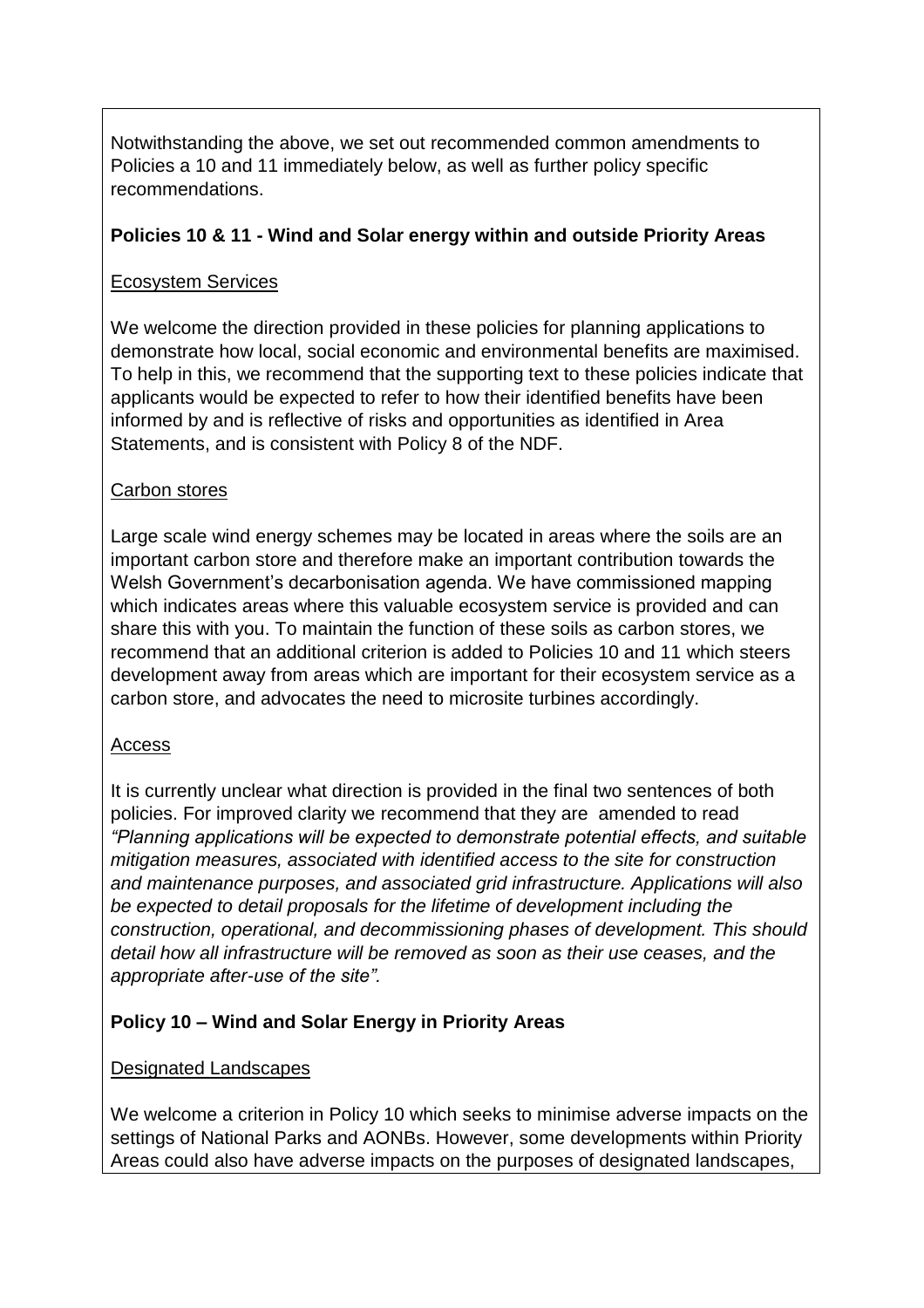because of their location, layout or design. To help ensure Policy 10 is consistent with the legislative protection afforded to protected landscapes, we recommend that the third criterion to which the Policy refers should be the need to avoid adverse impacts on "*National Parks and Areas of Outstanding Natural Beauty, and to minimise adverse effects on their settings*".

#### Statutory Nature Conservation Designations

We are generally supportive of identifying areas where large scale wind and solar energy schemes can be located where the risk of significant adverse impacts on Wales's most important environmental features are lower, as this can help steer the right development to the right locations. We are aware that the Draft NDF Priority Areas currently include a number of SSSIs and European nature conservation designations. There is a risk that Priority Areas are considered as locations where relevant energy schemes will be permissible in any location within the boundary of Priority Area, which can lead to conflict at the project stage.

The supporting text to Draft NDF Policy 10 mitigates this risk somewhat by indicating "Not all of the area within the Priority Areas for solar and wind energy is suitable for the generation of renewable energy". However, whilst it states that *"Natura sites within the Priority Area are excluded"*, it omits highlighting that schemes outside N2K sites could also have an adverse effect on the designated features of these protected sites. Such potential for adverse effects are recognised in the *Wales NDF – Implications for the Natura 2000 network of priority areas of solar and wind Energy development across Wales – HRA Report*. Similarly, it omits recognising that the notifiable features of SSSIs can be adversely affected by schemes within or outside of the boundaries of these protected sites.

Therefore, instead of seeking to "minimise adverse impacts" on nature conservation sites. Policy 10 should be amended to ensure consistency with paragraph 6.4.14 of Planning Policy Wales (edition 10) which requires that "… development should be refused where there are adverse impacts on the features for which a site has been designated".

Additionally, to ensure the clarity of the potential limitations for development within Priority Areas, we recommend that the supporting text to Policy is amended to insert as new third sentence: "Decision-makers should also steer development away from locations which could incur adverse effects on the features for which European sites are designated, or the features for which SSSIs are notified.

#### **Guidance**

We note and welcome the intention to develop further guidance to support this policy and would welcome the opportunity to contribute to this as we are conscious that the spatial policy will have implications for how impacts and acceptability should be considered.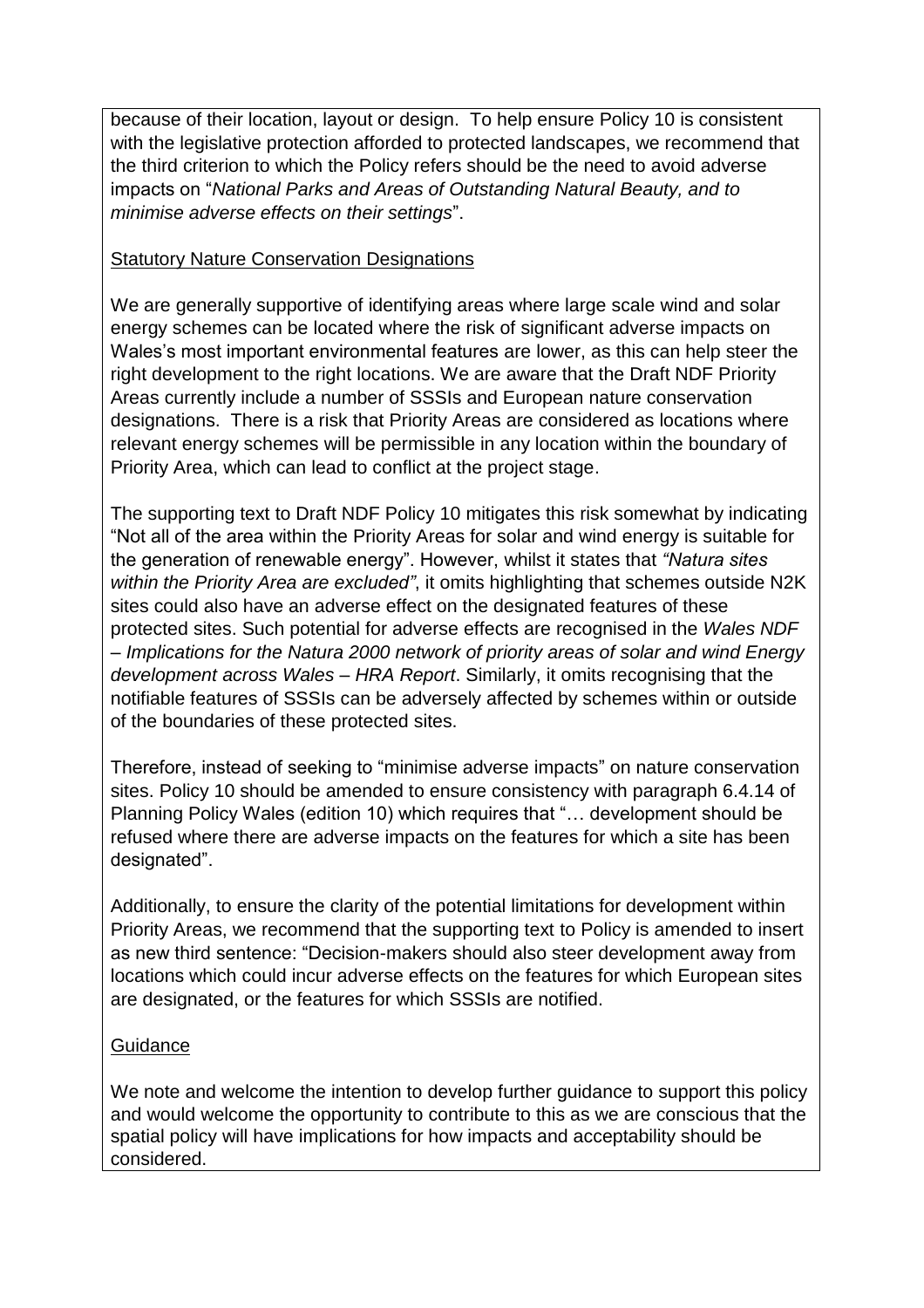Whilst not limited to landscape and visual impact considerations, we suggest any new guidance could encompass:

- o Wind and solar landscape and visual effects guidance;
- o Place-specific siting and design guidance providing strategic scale landscape analysis to assist in locational decision-making, identifying key views, gateways, corridors, landmarks etc
- o Inter-visibility mapping for Designated Landscapes; (e.g. as undertaken for Shropshire Hills AONB)
- o Standing guidance on landscape sensitivity assessment (which NRW is preparing)
- o A reference to Landmap and other relevant existing baseline landscape resources.

The above list is not intended to be exhaustive. We would welcome the opportunity to discuss this with you, as well which other environmental interest may be supported by guidance.

Given the intention to give PAREs definite boundaries, it is probable that their exact alignment may be contested. We suggest that the final boundaries are supported by refinement and/or publishing information which allows users to understand the boundary alignment 'on the ground'. We would welcome the opportunity to discuss this further with you.

#### Commencement of Policy 10

There are a number of proposals for large-scale onshore wind energy schemes currently being prepared which are located outside of the Priority Areas, but within TAN8 SSA boundaries or within a 5km buffer. A number of these projects are partially on Welsh Government-owned land, or have agreed access rights across Welsh-Government owned land. In particular, NRW has recently tendered the development rights to the Alwen in North Wales and the Bryn in South Wales. Both of which only partially fall within a proposed Priority Area. The Bryn is largely outside of the Priority Area 14. These projects are likely to enter the planning system during the next three years. However, the current NDF proposals introduce uncertainty as to how these areas will be considered. We therefore recommend that Welsh Government clarifies at its earliest opportunity the timetable for when Policy 10 will come into effect so that developers can plan accordingly.

## **Policy 11 – Wind and Solar Energy Outside of Priority Areas**

#### Designated Landscapes

We welcome a criterion in Policy 11 which seeks to avoid unacceptable adverse effects on the settings of National parks and AONBs. However, due to their location, layout or design, such schemes could also have adverse impacts on the purposes of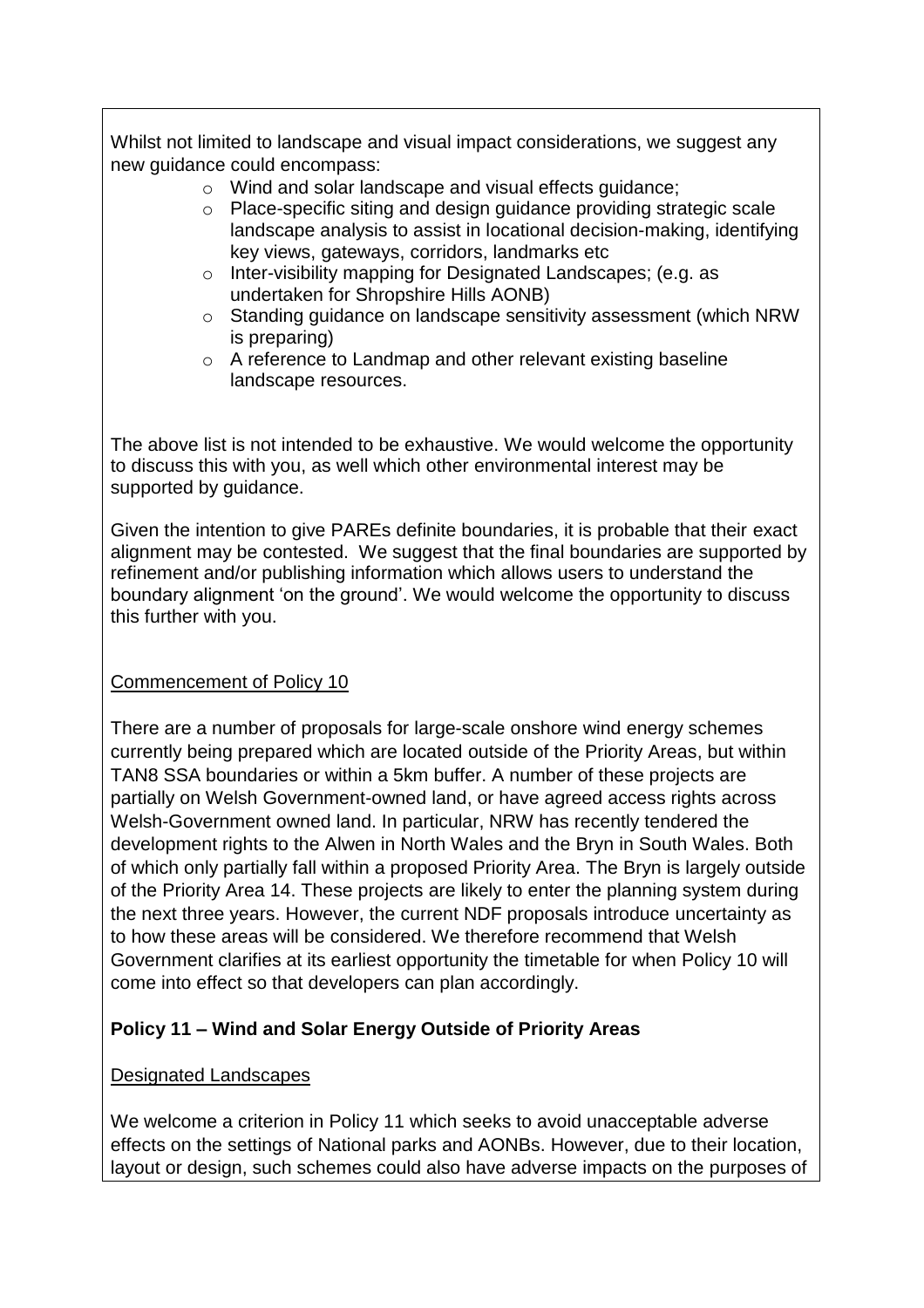designated landscapes. We therefore recommend that the third criterion of Policy 11 is amended to read: *"National Parks, Areas of Outstanding Natural Beauty and their settings"*.

Our comments on guidance for Policy 10 therefore also relate to Policy 11 in most respects.

Adverse effects

Whilst we welcome the requirement that there are no *"unacceptable adverse effects on identified features"* from schemes, we are aware that different actors within the planning system may have different views as to what constitutes an unacceptable effect. It would be useful therefore for the NDF to indicate in supporting text to the policy how Planning Policy Wales and any other national guidance should be considered to understand what may be considered unacceptable.

## **Policy 12 - Wind and Solar in National Parks and AONBs**

We welcome Policy 12 and its intent to protect the purposes and special qualities from potential adverse effects. However, please see our comments above to Policies 10 and 11 on recommended changes to the policies to protect designated landscapes from potential adverse effects incurred by schemes outside protected landscapes.

## **Policy 13 - Other Renewable Energy Developments**

We consider this an appropriate approach for such schemes. However, in delivering the Welsh Government's Energy Atlas, we consider it useful if this iteration of the NDF indicates any intention by the Government to identify priority areas for other large-scale technologies, and how this may be informed by Area Statements.

## **Policy 14 - Priority Areas for District Heat Networks & Policy 15 – Masterplanning for District Heat Networks**

We welcome the intention to identifying Priority Areas for district heat networks (DHN) and the requirement to masterplan for DHN as part of larger scale development. Almost half of the energy consumed in Wales is heat. Arguably therefore, decarbonising heat is the biggest challenge in the energy sector, and heat networks is a way forward in addressing this.

Many criteria influence the development of heat networks: building density, regeneration areas and coordination with other networks. Therefore, integration of the Energy Masterplan with the urban planning framework is encouraging as it can bring forward long-term, sustainable heat network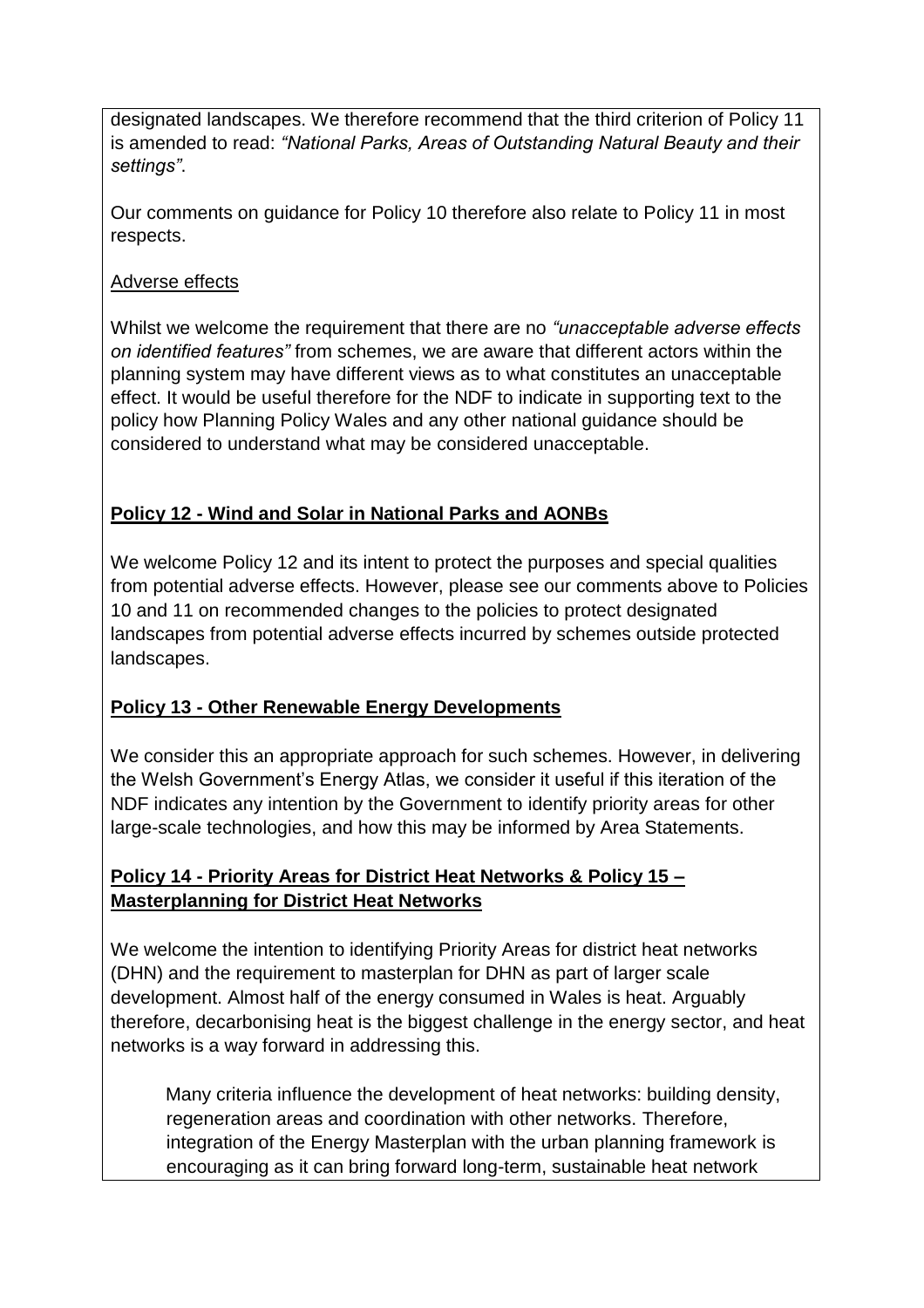| infrastructure projects, and we would welcome the opportunity to support you |
|------------------------------------------------------------------------------|
| in this work.                                                                |
|                                                                              |
|                                                                              |
|                                                                              |
|                                                                              |

## **8. The Regions (policy 16)**

• To what extent do you agree or disagree with the principle of developing Strategic Development Plans prepared at a regional scale?

| Strongly<br>agree | Agree        | <b>Neither</b><br>agree nor<br>disagree | <b>Disagree</b> | Strongly<br>disagree | Don't<br>know | <b>No</b><br>opinion |
|-------------------|--------------|-----------------------------------------|-----------------|----------------------|---------------|----------------------|
|                   | $\mathsf{x}$ |                                         |                 |                      |               |                      |

We generally welcome the direction provided in Policy 16 to support Strategic Development plans help shape reginal development, and collaboratively consider and address/ support wider than local matters.

In particular, we welcome the direction provided on ecological networks, the sustainable management of natural resources, and green corridors. Whilst we also welcome the reference to landscape considerations, we advise that greater clarity is given to what is meant by 'nationally important landscapes'.

We also welcome the provision for strategic plans to establish green belts. However, we consider (as stated in our response to the consultation on Planning Policy Wales (Edition 10) that there is an opportunity to review the currently narrow purposes of Green Belts to encompass wider benefits such spaces can provide to residents of nearby settlements and therefore managed appropriately through the designation of Green Belts. We consider the introduction of the NDF provides a further opportunity to review Green Belt purposes and would welcome further discussion on this matter.

It may also be useful to clarify whether strategic plans should, in identifying spatial areas for renewable energy, focus on certain technologies or all technologies that can be appropriately accommodated within their administrative areas, and whether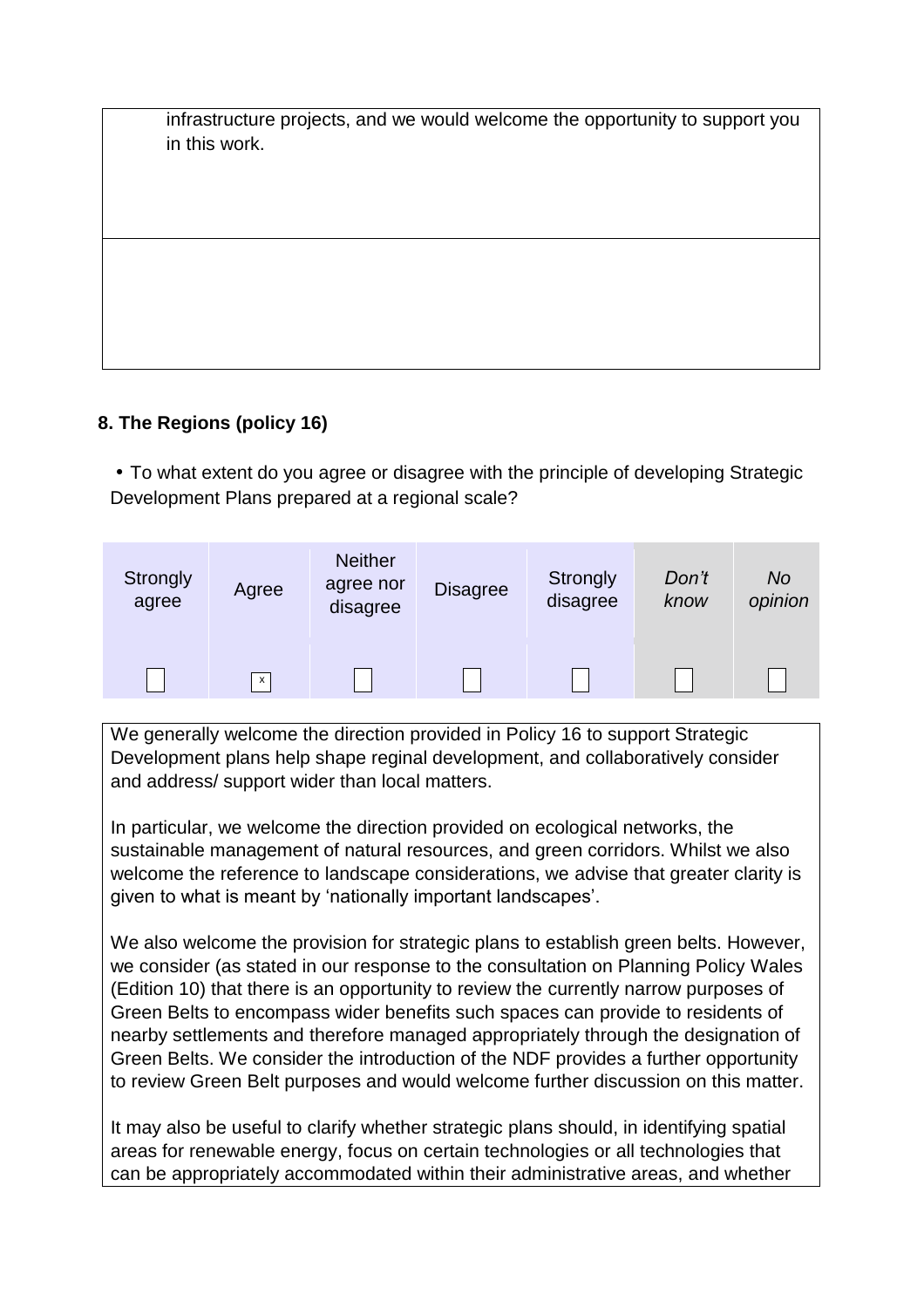they should focus exclusively on identifying spatial areas for schemes with a generating capacity of up to10MW.

We'd welcome the opportunity to discuss these matters with your further.

The NDF identifies three overall regions of Wales, each with their own distinct opportunities and challenges. These are North Wales, Mid and South West Wales, and South East Wales.

## **9. North Wales (policies 17-22)**

We have identified Wrexham and Deeside as the main focus of development in North Wales. A new green belt will be created to manage the form of growth. A number of coastal towns are identified as having key regional roles, while we support growth and development at Holyhead Port. We will support improved transport infrastructure in the region, including a North Wales Metro, and support better connectivity with England. North West Wales is recognised as having potential to supply low-carbon energy on a strategic scale.

• To what extent do you agree or disagree with the proposed policies and approach for the North Region?

| <b>Strongly</b><br>agree | Agree | <b>Neither</b><br>agree nor<br>disagree | <b>Disagree</b> | Strongly<br>disagree | Don't<br>know | <b>No</b><br>opinion |
|--------------------------|-------|-----------------------------------------|-----------------|----------------------|---------------|----------------------|
|                          |       | $\boldsymbol{\mathsf{x}}$               |                 |                      |               |                      |

#### **Policy 17 – Wrexham and Deeside, & Policy 18 – North Wales Coastal Settlements**

We generally welcome policies 17 and 18 which will focus growth on previously developed areas with established transport networks. This provides opportunities to redevelop brownfield sites and focus development within existing conurbations in order to minimise impacts on environmental interests beyond. It also presents opportunities to integrate transport decarbonisation into strategic proposals.

#### Flood risk

However, Policies 17 and 18 recognises that flooding from rivers and the sea is a major issue across the region, and flood risk will have specific implications for the delivery of growth for the Wrexham and Deeside Area. Information from the latest Preliminary Flood Risk Assessment show that various communities along the North Wales Coast (Rhyl, Kinmel Bay, Prestatyn, Towyn, Abergele, Porthmadog, Pwllheli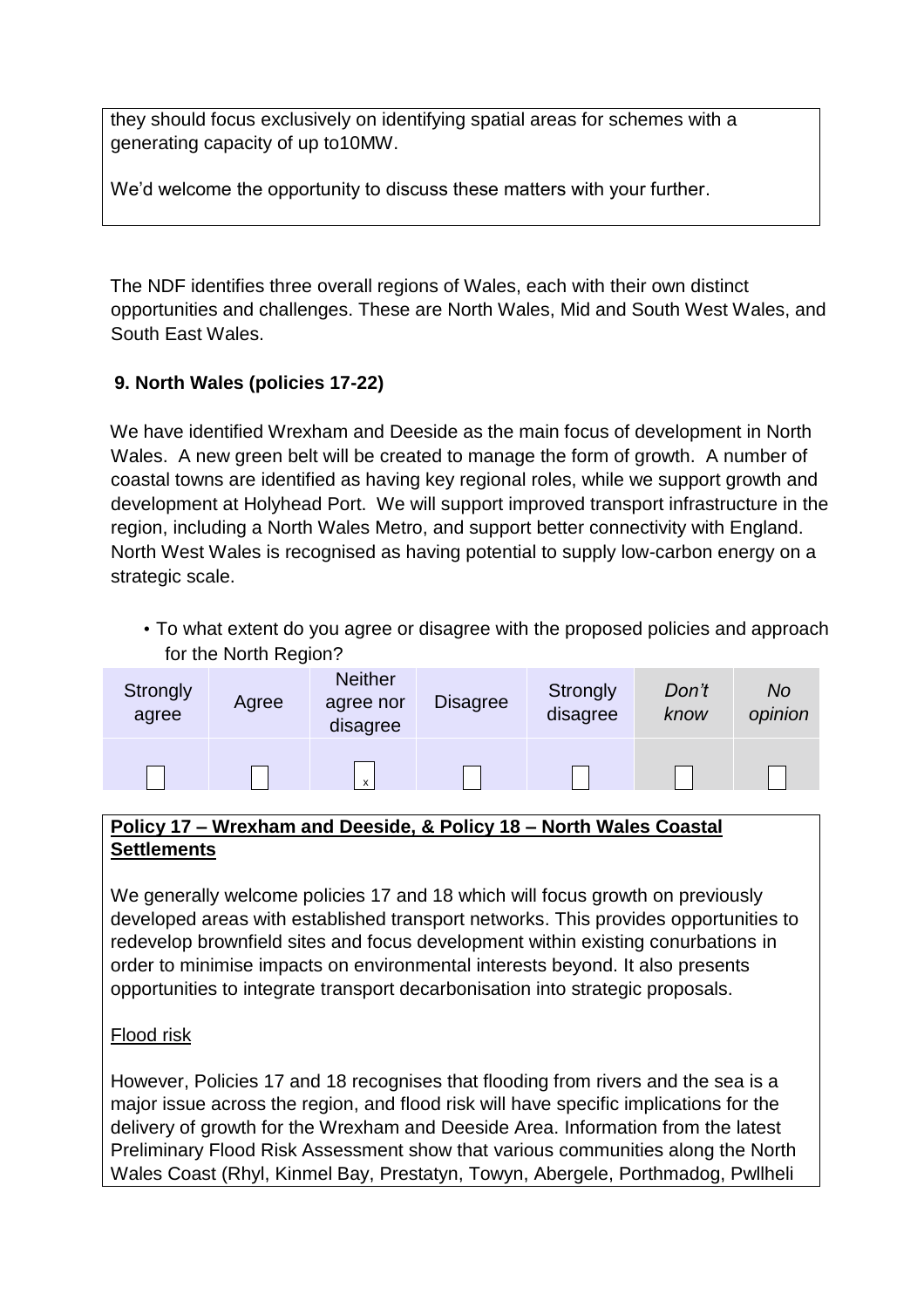and Fairbourne) and the Deeside area (Queensferry – Sandycroft – Manor Lane, Lache, Garden City & Deeside Industrial Estate, and Connah's Quay & Shotton) are identified as areas within Wales that have the most significant flood risks (from all flood risk sources). This should also be recognised in the NDF, as well as an explicit acknowledgement that there may be areas within the Deeside and Wrexham growth Focus Area that may not be suitable for directing new development because of significant existing and future flood risk.

We have concerns that the stated requirement in the Draft NDF that *"Strategic decisions on flood management and related investment must be co-ordinated with decisions to direct development to growth areas"* might conflict with the stated aim within Planning Policy Wales (edition 10) that "*Government resources for flood and coastal defences are directed at protecting existing developments and are not available to provide defences in anticipation of future development*" (para. 6.6.23), and that of the Welsh Government's National Flood & Coastal Erosion Risk Management Strategy (draft) which states that schemes "*should not be required to defend new homes or make land safe for development*".

We consider greater clarification should be provided in the NDF to ensure that there is an avoidance on directing new development to areas where flood risk management investment will subsequently be required. Additionally, any framework for coordinating flood management investment with proposals in the NDF and/ or strategic/ local development plans should be clarified.

#### Management of natural resources

We welcome the confirmation on page 49 that "*the management of natural resources and flooding and the protection and enhancement of areas of environmental and landscape importance should inform strategic decisions on locations for growth and new infrastructure*". There are a number of environmental interests that may be potentially affected by the growth proposed in Policies 17 and 18, and we consider the Strategic or Local Development Plan is well-placed to plan for mitigating those impacts. This includes potential impacts on The River Dee/Dee Estuary which supports nationally and internationally important habitats and species and is designated as a Water Protection Zone, as well as impacts on protected species.

The Wrexham and Deeside area support populations of great crested newt of national and international importance (as European Protected Species and as features of Special Areas of Conservation). Approaches are therefore required that integrate the objectives of future development and species conservation. The development and application of favourable conservation status focused spatial conservation modelling can be used to inform the implementation of a joined-up approach to future land use change and species conservation in the long term.

#### Water Quality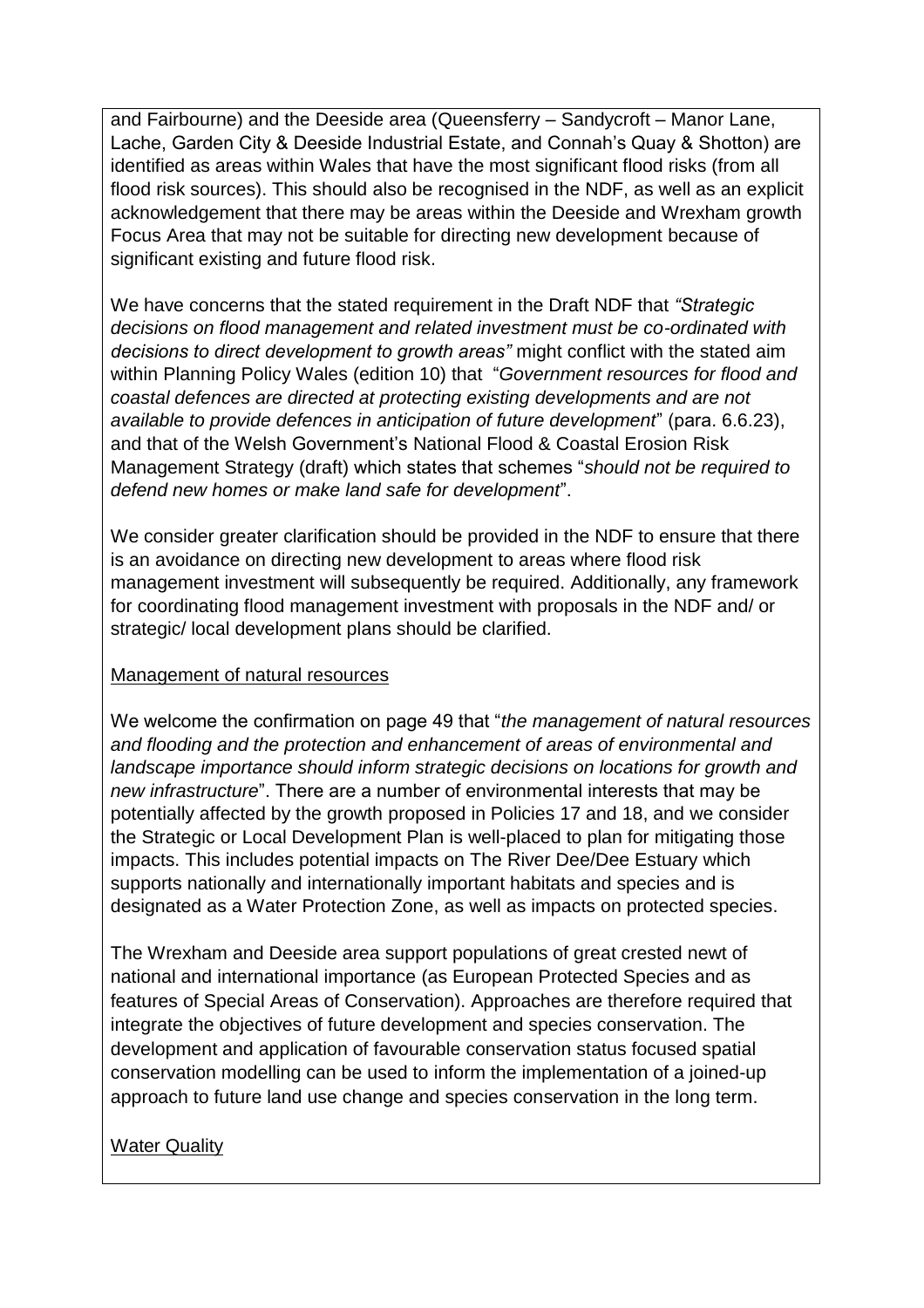Development in these focused growth areas must consider the balance required for the demands in water supply and the water quality standards required by the many environmental designations in the Dee catchment. In ensuring the water quality standards; the impact of development on the current sewage network/treatment infrastructure must be considered. The sewage treatment infrastructure may require upgrading to meet demand otherwise the current capacity must be used as a guide to influence the suitable areas for development. It would therefore be prudent for Policy 17 or its supporting text to recognise the need for local and strategic development plans to ensure appropriate consideration of water resources within the Dee catchment.

## **Policy 19 – Green Belts in North Wales**

Whilst we are generally supportive of this policy we consider (as stated in our response to the consultation on Planning Policy Wales (Edition 10) that there is an opportunity to review the purposes of Green Belts to help ensure that the multiple benefits they provide to residents of nearby settlements are recognised and managed appropriately through the designation of Green Belts.

Significant areas parts of the indicative Green Belt as shown in the Draft NDF form part of the River Dee floodplain. Designating this area as Green Belt may help reduce the likelihood of new development proposals coming forward in flood risk areas. However, it is worth exploring how the delivery of such ecosystem services are formally recognised in the purpose of green belts.

## **Policy 20 – Port of Holyhead**

This policy in the NDF should advocate that new marine development at the port will be expected to provide marine habitat enhancement wherever feasible to reflect local circumstances e.g. benthic habitat enhancement measures, nesting provision for black guillemots.

As well as "maximise the opportunities it provides to support growth across the region" we consider the NDF should also require schemes, and strategic and local development plans to plan for potential impacts associated with growth e.g. ensure future foul drainage capacity; ensure avoidance of adverse impact statutory nature conservation designations (consistent with paragraph 6.4.14 of Planning Policy Wales) ; avoiding the introduction or spread of marine non-native invasive species (e.g. *Didemnum vexillum*, Carpet Sea-squirt) by the use of adequate biosecurity policies; avoid adverse impact on the special qualities of designated landscapes; and adequately assess, and mitigate against, flood risk for the life-time of development.

## **Policy 21 – Transport Links to North West England**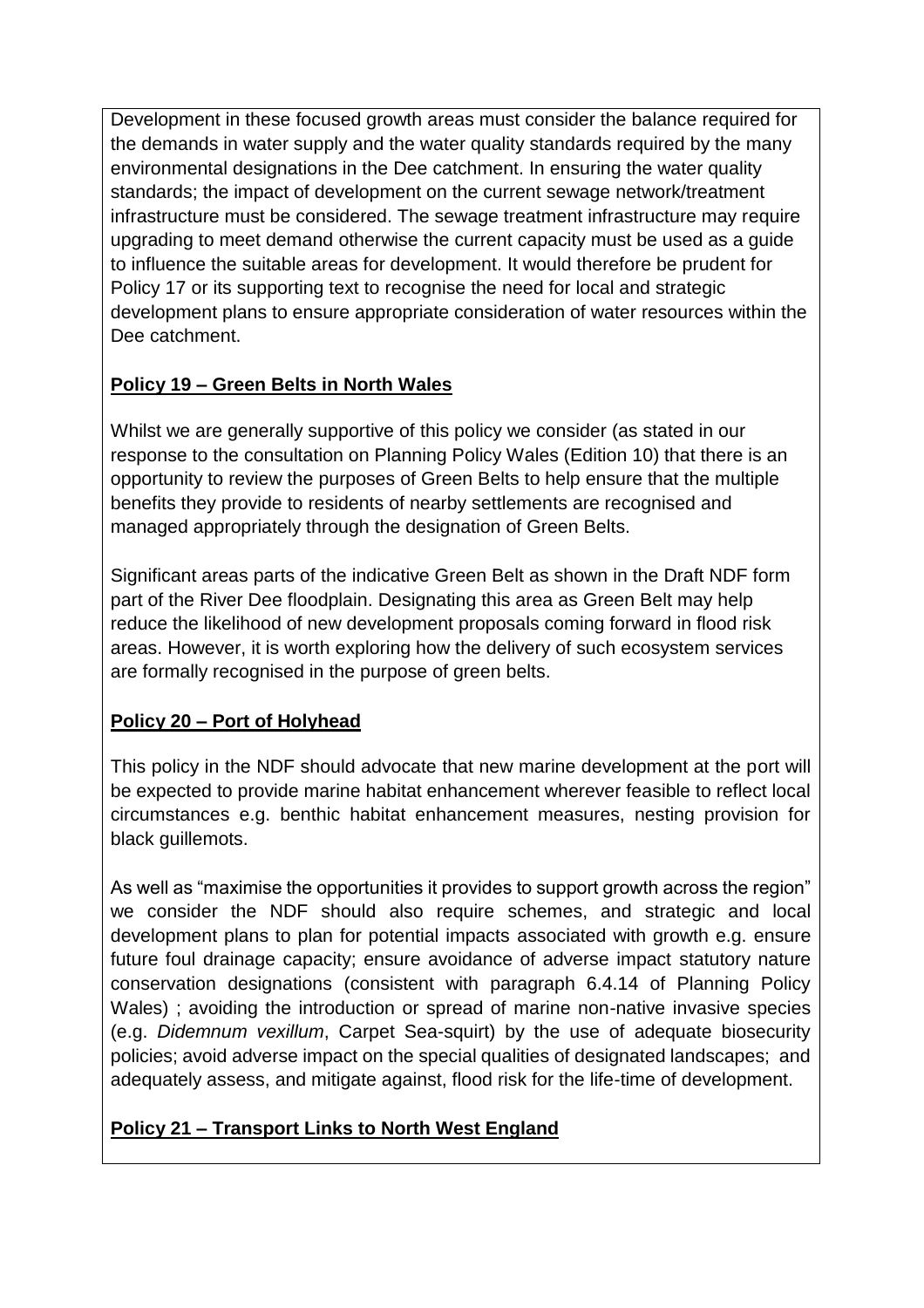Improvements to transport links to North West England provide an opportunity to explore improvements network resilience to climate change which should be explored together with opportunities for green infrastructure creation or enhancement.

We are generally supportive for a North Wales Metro as it provides potential to reduce dependency on travel by car, reduce traffic flows on the A55 and other key roads thereby potentially reducing traffic emissions and adverse air quality impacts along these routes.

## **Policy 22 – North West Wales and Energy**

We welcome the clarity provided in the policy that *"in determining any application for nuclear energy generation stations in this region, consideration should be given to the need for further non-renewable energy generation… their impacts on the natural and historic environment…"*. We note the stated requirement in page 54 *"that longterm impact these large-scale developments can have on sensitive areas and the surrounding environment"* will need to be balanced against economic benefits, we recommend that the NDF sets an expectation that proposed schemes will be expected to demonstrate how environmental benefits are maximised in contributing to place-making.

Large-scale infrastructure projects such as described here can generate significant indirect pressures in the wider area e.g. housing demand, which the NDF should recognise and give direction to local and regional plan-makers on how they should be considered to minimise adverse environmental effects.

In light of its inclusion in the NDF, further consideration should be given to revising wider national policy and guidance to give greater clarity as to how large-scale nuclear generation stations should be considered against flood risk. Clarity on the interface between the NDF, National Policy Statements, and Technical Advice Note 15 would be useful in this regard. As well as direction on location of such schemes, advice should be provided on how effects are considered for the life-time of a scheme, and for potential impacts of failure of protection measures such as breaches in flood defences, or blockages on structures due to debris or structural failure.

## **10. Mid and South West Wales (policies 23-26)**

Swansea Bay and Llanelli is the main urban area within the region and is our preferred location for growth. We also identify a number of rural and market towns, and the four Haven Towns in Pembrokeshire, as being regionally important. The haven Waterway is nationally important and its development is supported. We support proposals for a Swansea Bay Metro.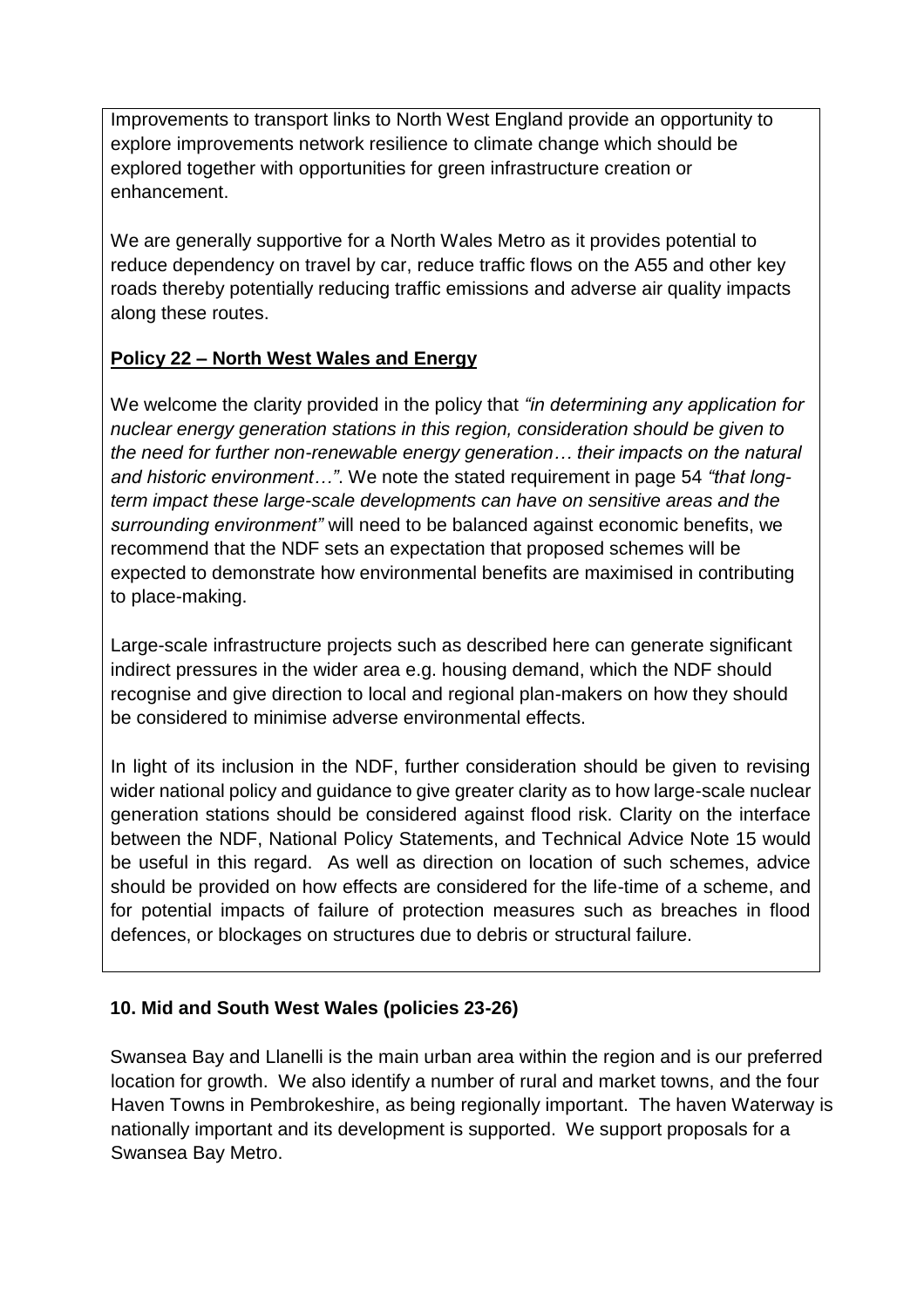• To what extent do you agree or disagree with the proposed policies and approach for the Mid and South West Region?

| <b>Strongly</b><br>agree | Agree | <b>Neither</b><br>agree nor<br>disagree | <b>Disagree</b> | Strongly<br>disagree | Don't<br>know | <b>No</b><br>opinion |
|--------------------------|-------|-----------------------------------------|-----------------|----------------------|---------------|----------------------|
|                          |       | x                                       |                 |                      |               |                      |

| Policy 23 – Swansea Bay and Llanelli and Policy 24 – Regional Centres                                                                                                                                             |
|-------------------------------------------------------------------------------------------------------------------------------------------------------------------------------------------------------------------|
| These areas include areas of flood risk, statutory nature conservation sites and/or                                                                                                                               |
| proximate to protected landscapes which will need to be carefully considered at<br>regional and local development plan level consistent with Planning Policy Wales and<br>relevant Technical Advice Notes (TANs). |
|                                                                                                                                                                                                                   |

## **Policy 25 – Haven Waterway**

We recommend that the policy should explicitly emphasise a requirement to seek social, economic and environmental benefits from any growth to address challenges within the area e.g. contaminated land.

## **Policy 26 – Swansea Bay Metro**

We welcome the requirement of new transport corridors to explore green infrastructure opportunities. However, we would recommend that this requirement should also extend activities involving improvements to existing corridors to help address existing challenges within those places which can be managed through Green infrastructure and in so doing deliver nature-based solutions priority within the Natural Resources Policy.

## **11. South East Wales (policies 27-33)**

In South East Wales we are proposing to enhance Cardiff's role as the capital and secure more sustainable growth in Newport and the Valleys. A green belt around Newport and eastern parts of the region will support the spatial strategy and focus development on existing cities and towns. Transport Orientated Development, using locations benefitting from mainline railway and Metro stations, will shape the approach to development across the region. There is support for the growth and development of Cardiff Airport.

• To what extent do you agree or disagree with the proposed policies and approach for the South East Region?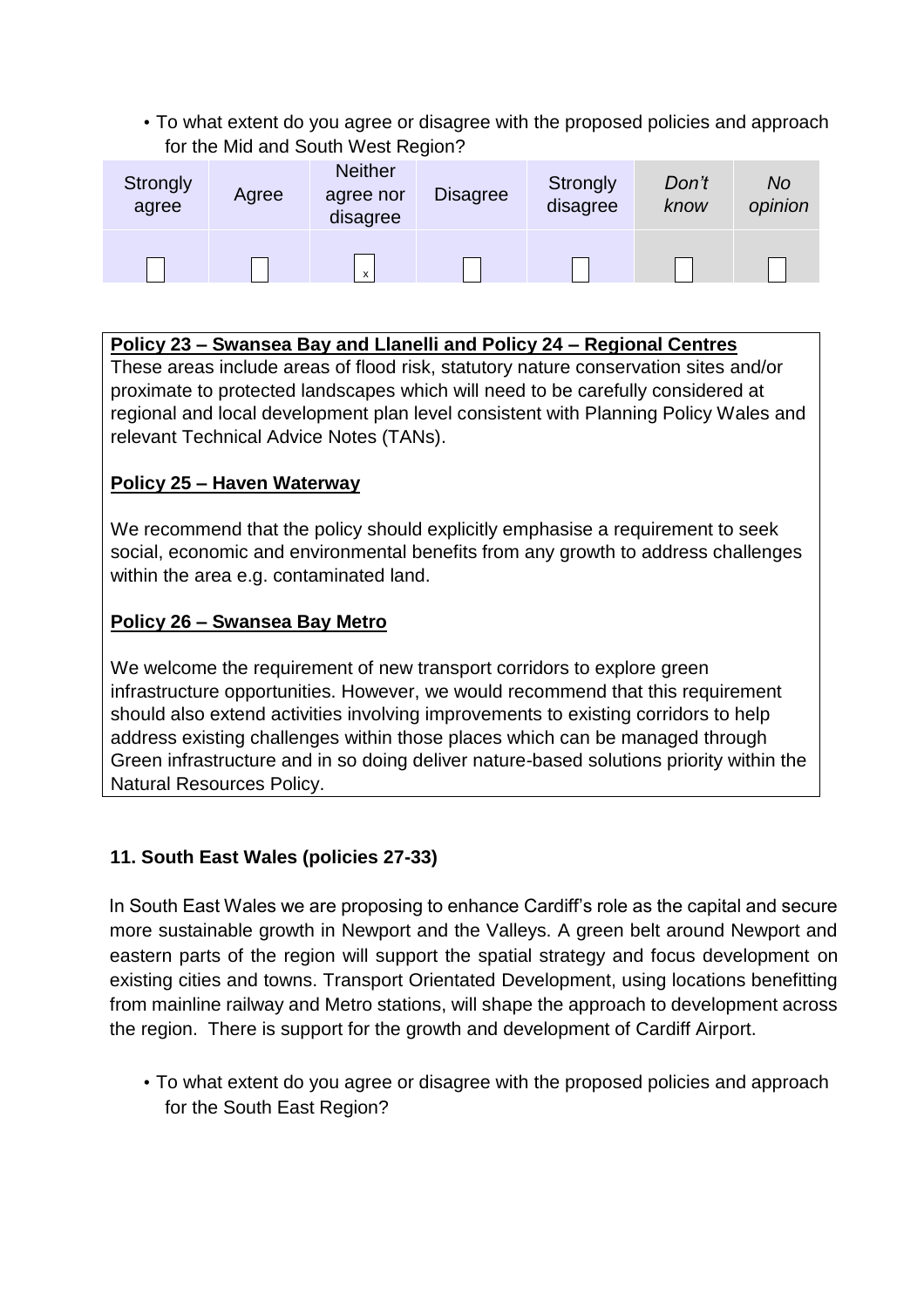| Strongly<br>agree | Agree | <b>Neither</b><br>agree nor<br>disagree | <b>Disagree</b> | Strongly<br>disagree | Don't<br>know | No<br>opinion |
|-------------------|-------|-----------------------------------------|-----------------|----------------------|---------------|---------------|
|                   |       | X                                       |                 |                      |               |               |

If you have any comments about the NDF's approach or policies to the three regions, please tell us. If you have any alternatives, please explain them and tell us why you think they would be better.

We welcome the clarity that "Housing, economic growth and connectivity infrastructure should be co-ordinated and planned on the basis of the whole region" to reflect and address current pressures e.g. around Cardiff. We welcome the recognition that "the management of natural resources, flooding and the protection and enhancement of areas of environmental and landscape importance should inform strategic decisions on locations for growth and new infrastructure." We advise that this should extend to the strategic planning for green infrastructure to support the resilience of settlements, businesses and grey infrastructure in each of the 3 proposed NDF regions. We also agree that "Decarbonising society and responding to the threats of climate change should be central to all regional planning."

The south east region is part of the River Severn and the Western Wales River Basin Districts (RBDs). The 2015 WFD classification results for the water bodies in the Welsh section of the Severn RBD indicated that 43% of the water bodies were achieving good or better status, in the Western Wales RBD, 38% of water bodies were achieving good or better status. The 2018 WFD Interim Classification data is now available at [https://waterwatchwales.naturalresourceswales.gov.uk/en/.](https://waterwatchwales.naturalresourceswales.gov.uk/en/)

We advise that the NDF could make specific reference to the potential limitations on development sue to deteriorating water quality in the area and emphasise the need to maximise opportunities for new development to help address existing water quality problems.

The area denoted for future growth includes areas of flood risk, and therefore new development should be directed to appropriate locations in line with TAN15 and Planning Policy Wales.

#### **Policy 28 – Newport**

We note reference to "significant brownfield development opportunities" in Newport. However, the deliverability of growth across Newport's brownfield sites are limited due to flood risk, particularly for highly vulnerable development such as housing. Many new development proposals in these areas cannot be designed to manage the risks and consequences of flooding in line with national planning policy when climate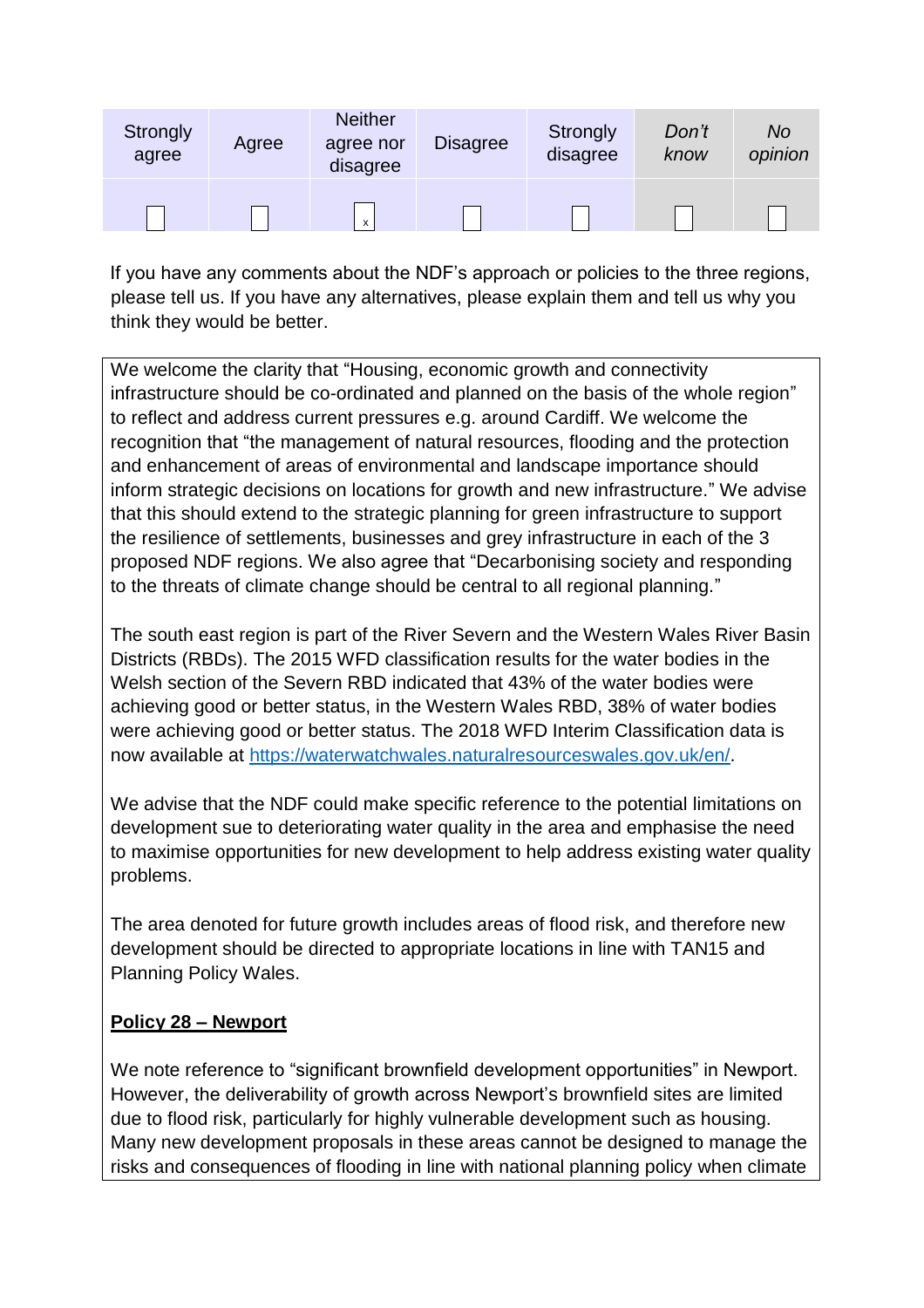change allowance is considered. Whilst these matters are probably better assessed at regional and/ or local development level, we would not want the NDF to be seen to indicate an expectation that cannot be delivered.

## **Policy 29 - Heads of the Valleys**

Whilst supportive of the policy intention to *"increase prosperity and address social inequalities"* we are concerned that the current text of the policy fails to recognise the potential for effective green infrastructure planning and investment to support these aims. As stated on the Draft NDF, the Valleys have "*one of the most distinctive settlement patterns in the UK*" which to a significant degree is reflective of the landscape character, whose topography has constrained transport routes and urban development from the hillsides and mountain tops. This legacy provides a great opportunity for generous green infrastructure and for good integration between the city region and the adjacent Brecon Beacons National Park to the north. We would welcome this recognition in the policy wording.

## **Policy 30 - Green Belts**

Whilst we are generally supportive of this policy, we consider (as stated in our response to the consultation on Planning Policy Wales (Edition 10) that there is an opportunity to review the purposes of Green Belts to help ensure that the multiple benefits they provide to residents of nearby settlements are recognised and managed appropriately through the designation of Green Belts.

## **Policy 33 - Valleys Regional Park**

We welcome a policy on the Valleys Regional Park in the NDF given its potential to support a host of settlements within the south east region. However, whilst we welcome the direction provided to embed its principles into planning frameworks of LDPs, and to "maximise opportunities for new development", we advise that greater reference is made to the nature of schemes that should be supported and the benefits to be ensured through LDPs.

## **12. Integrated Sustainability Appraisal**

As part of the consultation process, an Integrated Sustainability Appraisal (ISA) was conducted to assess the social, economic and environmental impacts of a plan. The report identified a number of monitoring indicators, including health, equalities, Welsh language, the impact on rural communities, children's rights, climate change and economic development.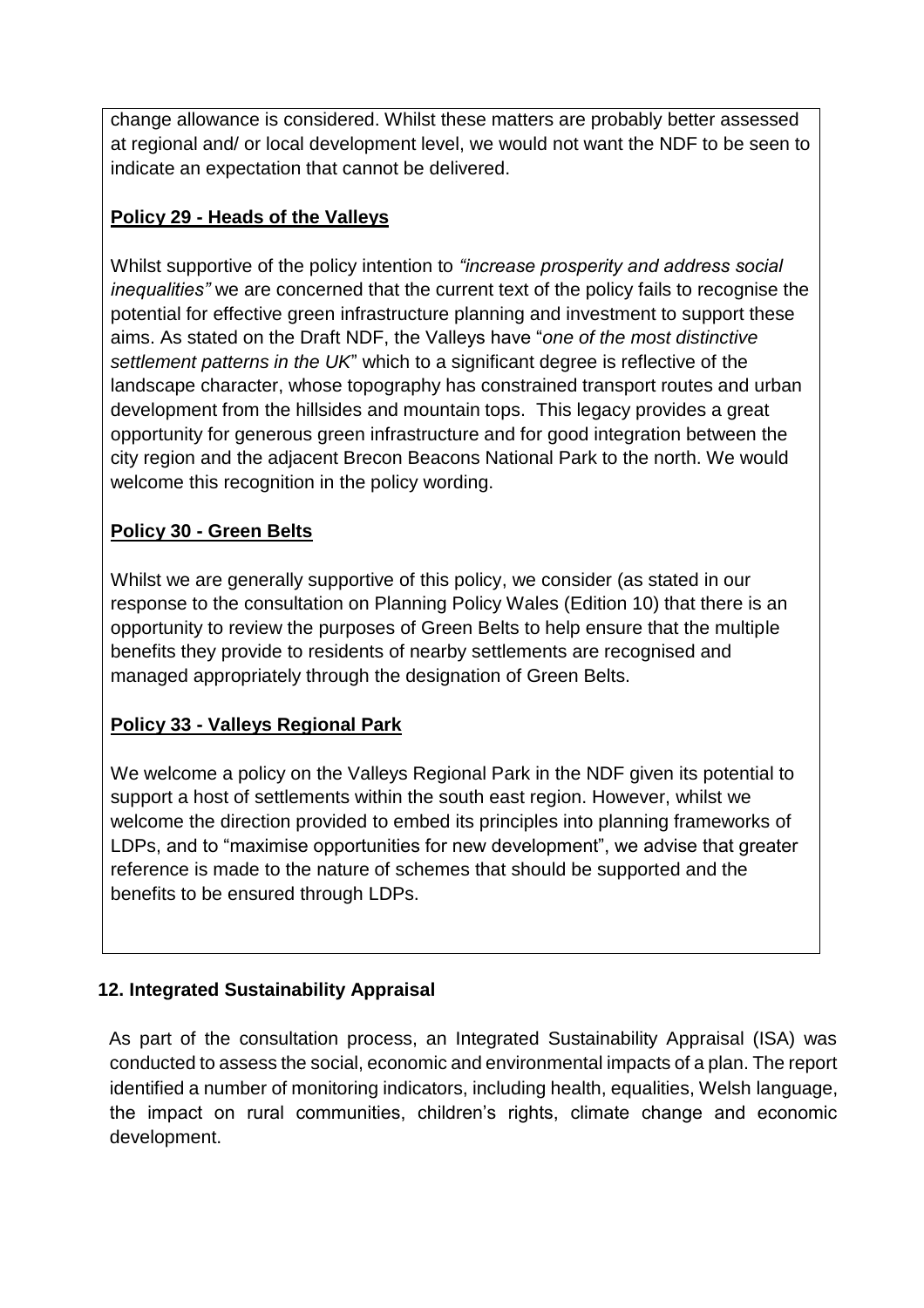• Do you have any comments on the findings of the Integrated Sustainability Appraisal Report? Please outline any further alternative monitoring indicators you consider would strengthen the ISA.

Please see our separate response to this consultation.

#### **13. Habitats Regulations Assessment**

As part of the development of the NDF, a Habitats Regulations Assessment (HRA) was undertaken. The purpose of the HRA process is to identify, assess and address any 'significant effects' of the plan on sites such as Special Areas of Conservation and Special Protection Areas for birds.

• Do you have any comments on the Habitats Regulations Assessment report?

Please see our separate response to this consultation.

#### **14. Welsh Language**

We would like to know your views on the effects that the NDF would have on the Welsh language, specifically on opportunities for people to use Welsh and on treating the Welsh language no less favourably than English.

• What effects do you think there would be? How could positive effects be increased, or negative effects be mitigated?

We have no comments on any effects from the NDF on the Welsh language.